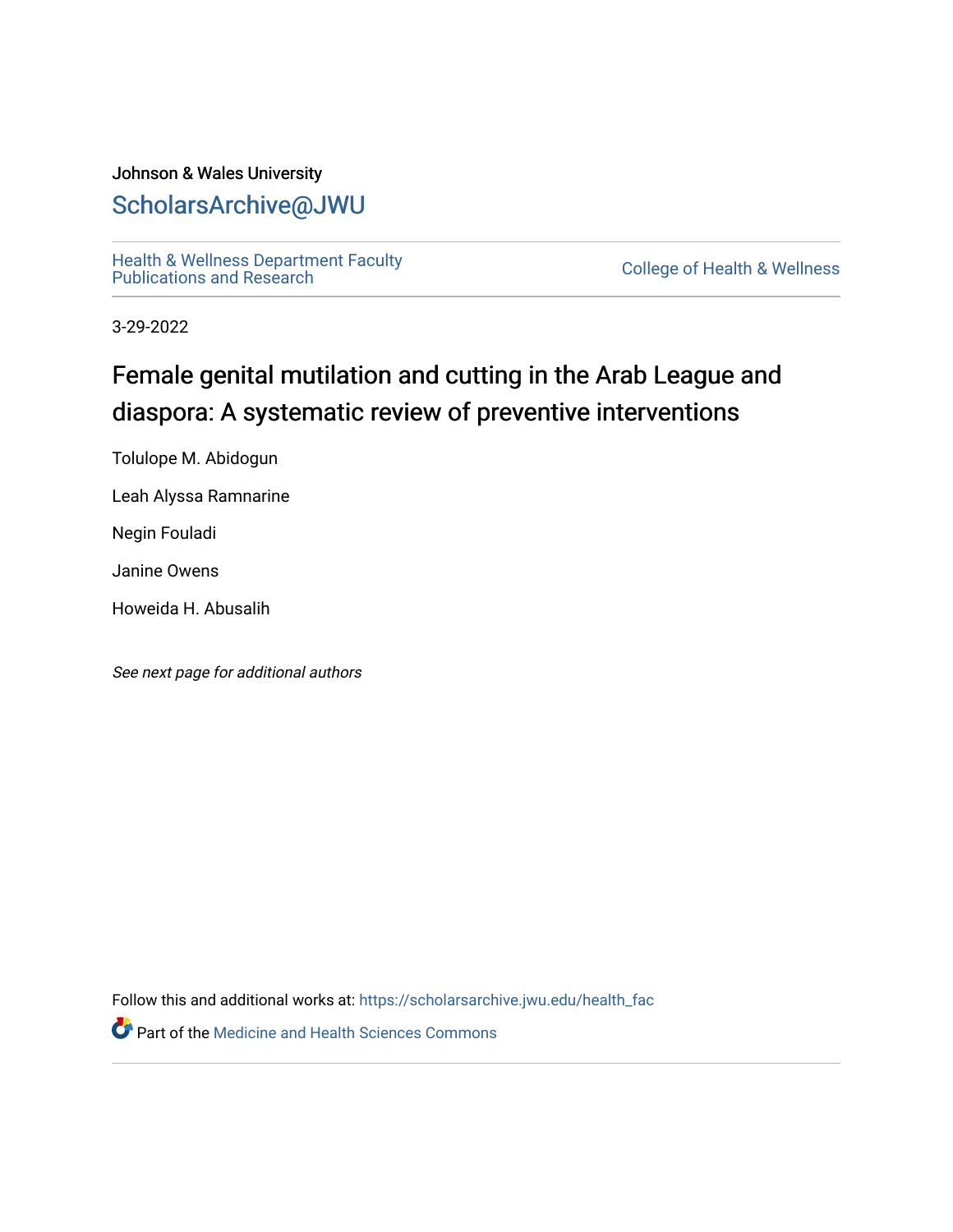## Authors

Tolulope M. Abidogun, Leah Alyssa Ramnarine, Negin Fouladi, Janine Owens, Howeida H. Abusalih, Joshua Bernstein, and Basil Aboul-Enein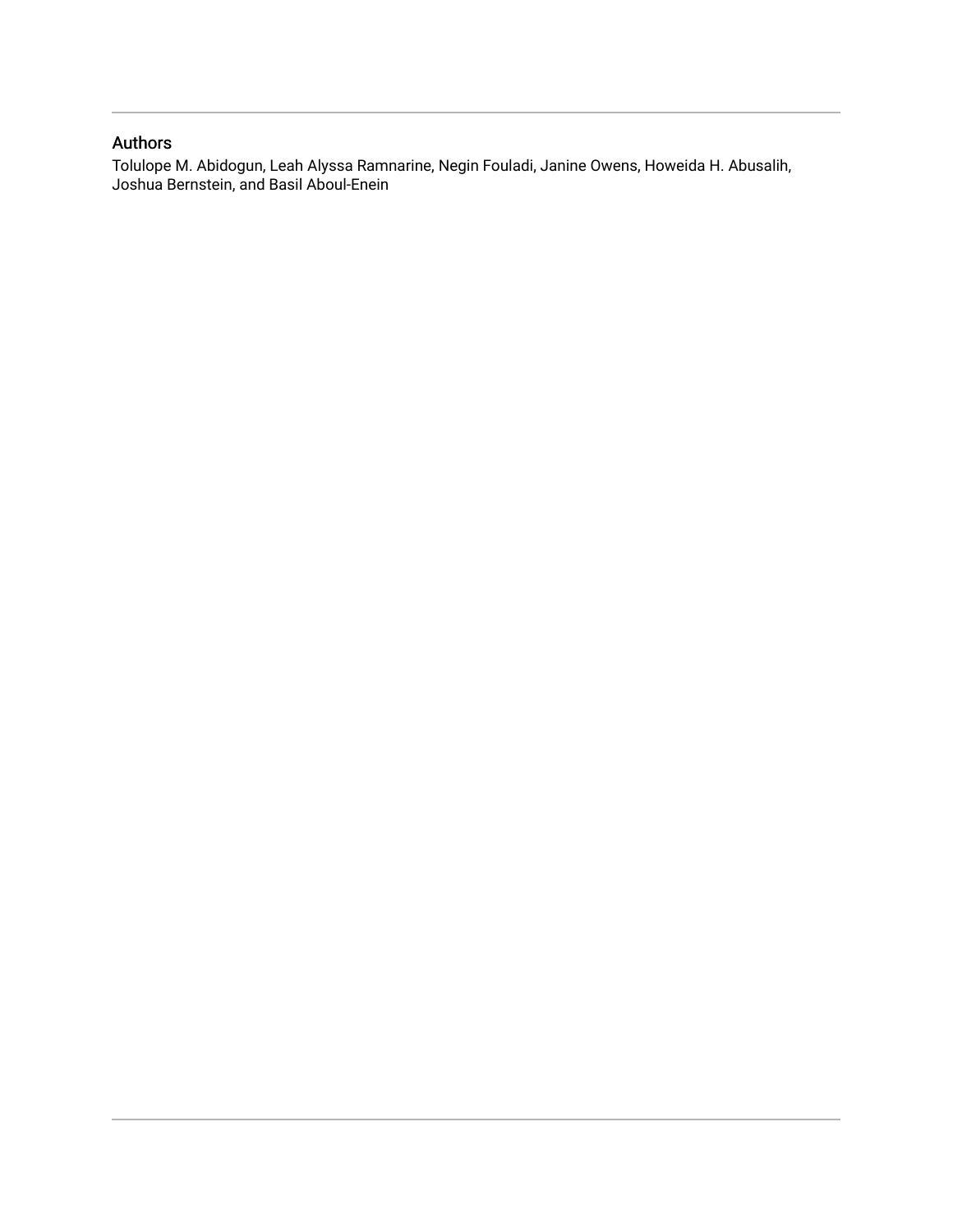**Female genital mutilation and cutting in the Arab League and diaspora: A systematic review of preventive interventions**

Tolulope M. Abidogun<sup>1</sup>, Leah Alyssa Ramnarine<sup>1</sup>, Negin Fouladi<sup>1</sup>, Janine Owens<sup>2</sup>, Howeida H. Abusalih<sup>3</sup>, Joshua Bernstein<sup>4</sup>, Basil H. Aboul-Enein<sup>5,6</sup>

*<sup>1</sup>School of Public Health, Department of Health Policy & Management, University of Maryland, College Park, USA <sup>2</sup>Division of Nursing, Midwifery and Social Work, Faculty of Biology, Medicine and Health, University of Manchester, UK*

*<sup>3</sup>Epidemiology Program, College of Health Sciences and Rehabilitation, Princess Nourah Bint Abdulrahman University, Riyadh, Saudi Arabia*

*<sup>4</sup>A.T. Still University of Health Sciences, Kirksville, USA*

*<sup>5</sup>College of Health & Wellness, Department of Health Science, Johnson & Wales University, Providence, USA <sup>6</sup>Faculty of Public Health and Policy, London School of Hygiene & Tropical Medicine, UK*

**Sustainable Development Goal:** Gender Equality, Good Health and Wellbeing

#### **Abstract**

**Objectives:** Female Genital Mutilation and Cutting (FGM/C) is an act of gender-based violence (GBV) and a global public health issue with well-documented adverse outcomes. With the rise in global migration, there is an increasing prevalence of FGM/C among Arab diaspora living in the West and Global South. What remains unclear is how to reduce the practice. This study was designed to identify interventions exerting an effect on reducing the practice of FGM/C.

**Methods:** A systematic review of peer-reviewed articles was conducted on interventions targeting individuals and/or the broader community to prevent FGM/C within the Arab League and its diaspora, up to December 2021. Databases searched included PubMed, Medline, Web of Science, PsycINFO, EMBASE, CINAHL, BIOSIS, ASSIA, and Scopus. Quality assessment used the Mixed Methods Appraisal Tool (MMAT) 2018.

**Results:** Twelve of 896 studies met the inclusion criteria. Eight interventions relied entirely on education with shortterm gains but unchanged practices. Three interventions used social marketing and mixed media. Only one study took a multi-sectoral approach.

**Conclusions:** At a macro level, opportunities to reduce or end the practice of FGM/C exist through legislation, policy, a public-health approach grounded in gender equality and human rights. Using multi-sectoral actions that consider the social context and challenge social norms at macro, meso and micro levels appears more effective than individual-level interventions. Promoting advocacy and developing supportive environments to reduce GBV, enhance gender equality and empower communities is crucial for interventions to succeed and achieve the Sustainable Development Goal target of FGM/C abandonment by 2030. **Accessibility**<br> **Accessibility**<br> **Accessibility**<br> **Accessibility**<br> **Accessibility**<br> **Accessibility**<br> **Accessibility**<br> **Accessibility**<br> **Accessibility**<br> **Accessibility**<br> **Accessibility**<br> **Accessibility**<br> **Accessibility**<br>

This article has been accepted for publication and undergone full peer review but has not been through the copyediting, typesetting, pagination and proofreading process, which may lead to differences between this version and the [Version of Record.](https://doi.org/10.1111/TMI.13749) Please cite this article as [doi:](https://doi.org/10.1111/TMI.13749)  [10.1111/TMI.13749](https://doi.org/10.1111/TMI.13749)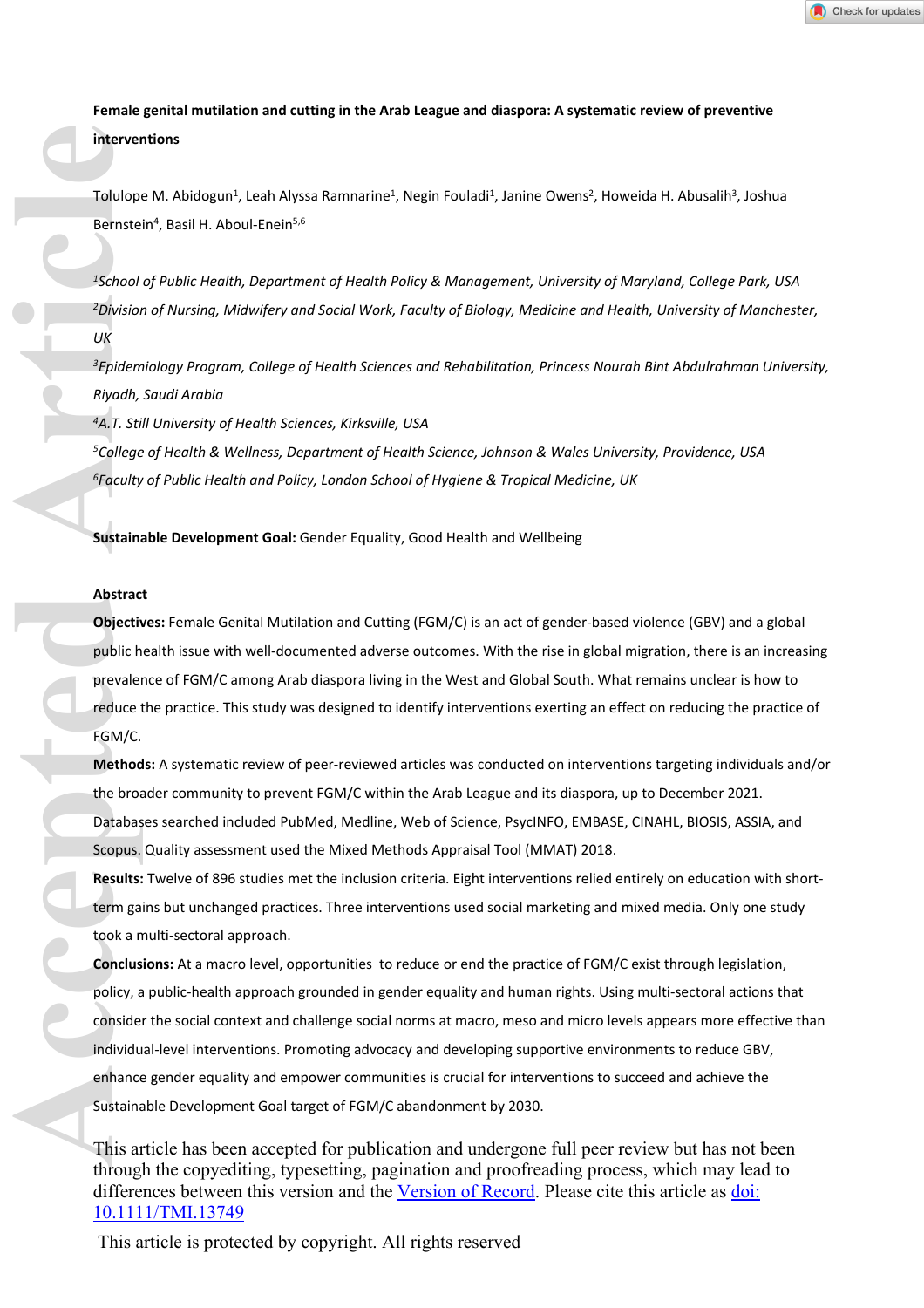**Keywords:** Female Genital Mutilation and Cutting; FGM/C; Interventions; Arab League; Arab diaspora

#### **Introduction**

Female genital mutilation and cutting (FGM/C) is a hybrid term used to express a wide variety of procedures altering or removing the external genitalia of females for non-medical reasons [1, 2]. These procedures change normal genital functioning, leaving females at high risk for infections, urinary complications, and increased risk of gynaecological, sexual, and obstetric complications [3-5]. One modelling analysis across six African countries estimated 130,000 lost life years due to obstetric haemorrhage associated with FGM/C [6]. Other research suggest that females are less likely to succeed in education when FGM/C is widely practiced, but whether this is due to the practice itself or other structural factors remains unclear [7-9]. Although there has been a decline in FGM/C in some countries, not all have made significant reductions; estimates suggest that by 2030, 68 million girls will be at risk globally [10]. Despite increasing calls for the abandonment of FGM/C, the practice continues [11].

With the rise in global migration, there is an increasing prevalence of FGM/C in immigrant communities in Western countries [12, 13]. Goldberg et al. [14] estimated a 205% increased risk of FGM/C up to 2011 among women and girls in the United States [14]. In the United Kingdom, the prevalence of FGM purportedly increased by over 55% up to 2012 [15].

Western countries, the Global South, Iraqi Kurdistan, Djibouti, Egypt, Somalia, Yemen and North Sudan all criminalize FGM/C, recognising that it is gender-based violence (GBV), but this does not mean that laws are enforced. The practice remains deeply rooted in culture and tradition [16]. This threatens the likelihood of achieving the United Nations Sustainable Development Goal 5, to achieve gender equality and empower women and girls through collective abandonment of FGM/C by 2030 [17, 18]. Collective abandonment requires a multi-sectoral approach involving collaboration on multiple levels: macro involving legislation, policy and education systems, meso involving community and service delivery, and micro involving individuals [19, 20]. This is a complex area because a minority of pro-FGM/C supporters argue that Western hegemony and liberal feminism interfere with other cultural beliefs [21, 22]. Some communities consider FGM/C as a required Islamic practice, while others attribute it to tribal traditions and cultural practices [23]. Prevention and eradication of FGM/C is further complicated in immigrant communities because of the differences in language, culture, and traditions [24]. Other researchers argue that to achieve a collective approach there needs to be a shift in consciousness so abandonment of the practice occurs without risk of judgment or alienation [25]. Shifts in the practice of FGM/C may occur through its "medicalization," or focus on its health-related effects, including social and religious norms and increased awareness of its negative health effects [26]. Evidence suggests that medicalization fails to reduce the practice, merely shifting it into the hands of medical practitioners [27]. **Access Transformation**<br> **Access Transformation**<br> **Access Transformation**<br> **Access Transformation**<br> **Access Transformation**<br> **Access Transformation**<br> **Access Transformation**<br> **Access Transformation**<br> **Access Transformation** 

The Arab League has some of the highest FGM/C adult prevalence rates in the world, with high levels of population mobility and migration patterns internally, regionally, and internationally [28]. The majority of evidence on FGM/C concerns South African countries and their diaspora, but there is a paucity of high-quality evidence about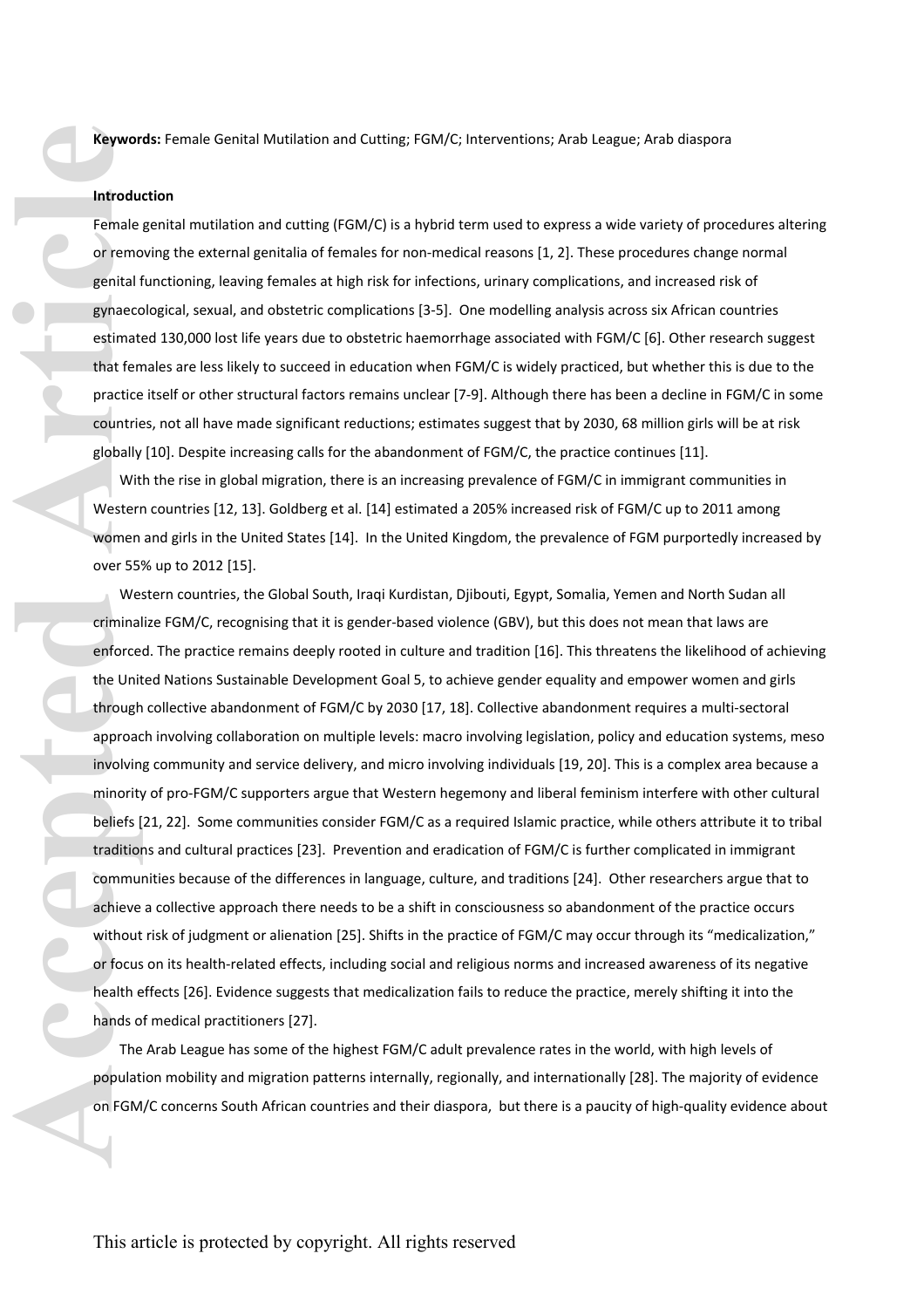interventions reducing the practice in the Arab League and diaspora [29]. Current evidence shows that educational approaches play a vital role in eradicating the practice of FGM/C by using the Health Belief Model (HBM), but global health promotion no longer uses this model because it focuses on knowledge and attitude and cannot offer insight into how to facilitate health behavioural change [30]. The model also fails to consider societal and peer influences, motivation and self-efficacy [31]. There appears to be contrasting evidence that interventions alone contribute to a positive shift in behaviour to abandon FGM/C. Therefore, the aim of this study was to carry out a systematic review of the outcomes of prevention-based interventions involving FGM/C, focusing on Arab League States and their diaspora.

#### **Methods**

This study was a systematic review of the outcomes of primary-based interventions for FGM/C in Arabic-speaking countries and communities from the foundation of the Arab League in 1945 to December 2021. It provides a best evidence synthesis and contributes toward improving the knowledge base of preventive interventions for girls and women at risk. Arabic-speaking countries are defined as the 22 member countries of the Arab League States [32]. The researchers explored the elements of interventions, quality of evidence, target audiences, and program outcomes. The study employed the guidance for preferred reported items for systematic reviews and meta-analyses [PRISMA] [33].

The study registration number on PROSPERO is CRD42021298000 accessed on

<https://www.crd.york.ac.uk/PROSPERO>. Databases searched included PubMed, Medline, Web of Science, PsycINFO, EMBASE, CINAHL, BIOSIS, ASSIA, and Scopus. The search used other focused methods such as accessing journals directly for hand searching. Extensive searches of different databases reduced the risk of publication bias and identified as much relevant evidence as possible. Search terms involved using a combination of strategies: Medical Subject Headings (MeSH) keywords exploded for different databases in order not to miss relevant articles, phrases, and Boolean operators in nine online databases (Table 1). Adapting the search strategy reflected the indexing systems of each respective database.

#### *Eligibility Criteria*

The eligibility criteria in Table 2 were used to screen papers. We sought to identify preventive interventions, including educational programs, targeted at individuals and/or the broader community to prevent or reduce the practice of FGM/C. Screening of titles and abstracts took place with four of the authors (L.A.R., T.A., N.F, and JO). Complementary methods to identify studies comprised following up on citations, hand searching, and scanning the reference lists of relevant papers by another two authors (BAE and JB). One author (BAE) used Rayyan QCRI software to assist in organizing and expediting the initial screening of abstracts and study titles [34]. After initial assessment, the reviewing authors discussed relevant studies with the corresponding author before making final decisions about article eligibility. Studies included used and/or assessed primary interventions to reduce the practice of FGM/C. All authors made the final decisions about inclusion, documenting reasons for exclusion (Figure 1: PRISMA flowchart). **Accepted Article**<br> **Accepted Article**<br> **Acception**<br> **Acception**<br> **Accepted Article**<br> **Accepted Article**<br> **Accepted Article**<br> **Accepted Article**<br> **Accepted Article**<br> **Accepted Article**<br> **Accepted Article**<br> **Accepted Articl**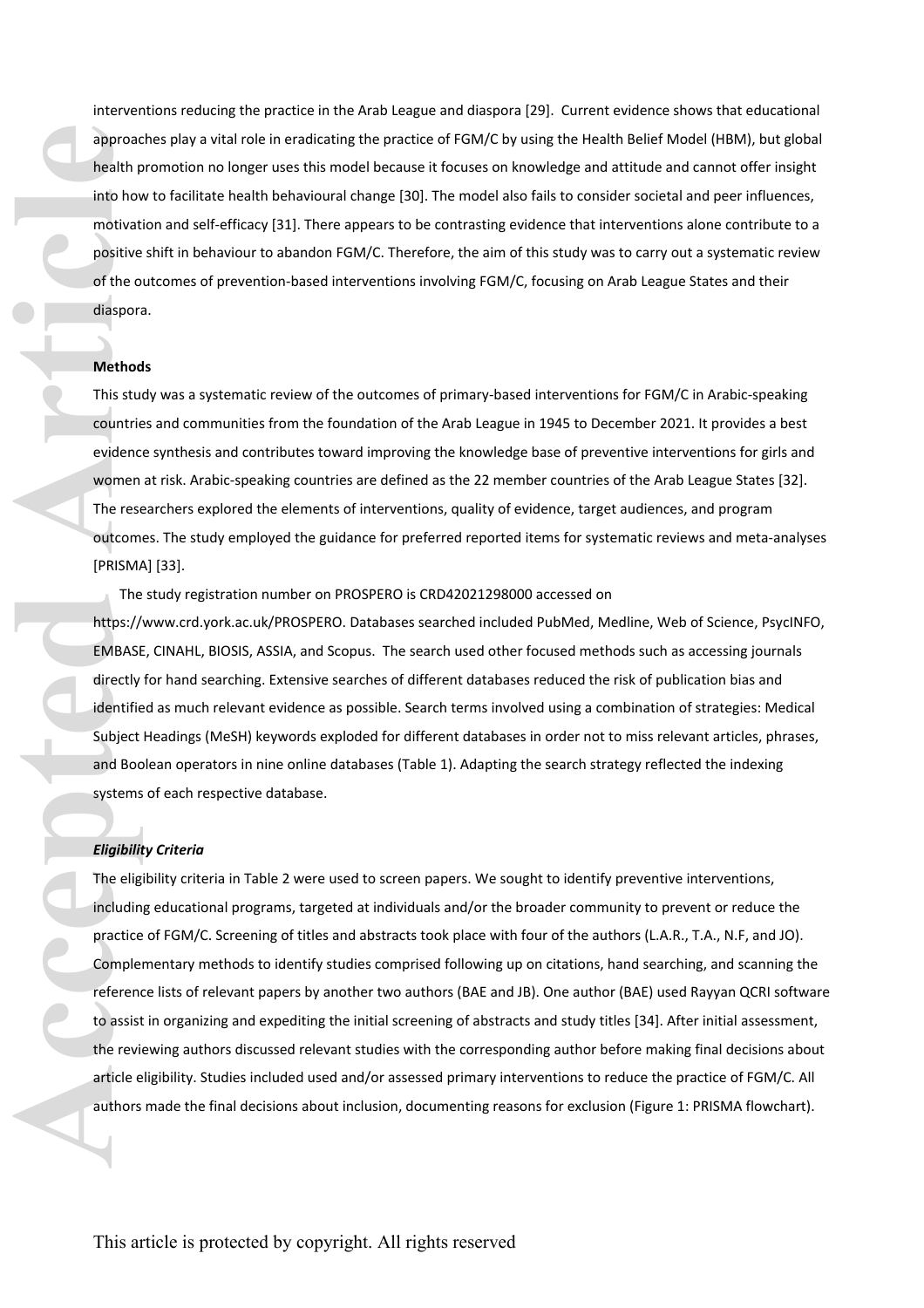Full-text articles retrieved met all inclusion criteria. Tabulation of extracted information from all studies included authors and date, country of study and population, sample size, study design, length of intervention, mechanisms, intervention characteristics, and FGM/C outcomes. The characteristics of included studies are summarized in Table 3.

The study used a single tool to assess quality, the Mixed Methods Appraisal Tool (MMAT) Version 2018 [35]. This was because of its ability to review mixed method studies alongside qualitative and quantitative studies in a single combined tool. Two authors (NH and BAE) assessed quality, checked by a third author (JO).

The included papers displayed heterogeneity making them unsuitable for meta-analysis. A narrative analysis focused on intervention characteristics, context and population focus in the studies.

#### **Results**

The search elicited 888 papers and an additional eight from hand-searching (N=896). After removal of duplicates and screening titles and abstracts for eligibility, we retrieved 22 full-text papers 12 of which met the inclusion criteria in Table 2.

Eight studies [36-42] described interventions reporting on preventive interventions within Arab League States. Four studies [43] described interventions in the Arab diaspora (Table 2). The length of studies varied from 1 day to 6 years and study designs varied.

Designs included six quasi-experimental studies [37, 39-42, 44], four descriptive qualitative [38, 43, 45, 46], one participatory action research [47] and one randomized controlled trial with no data to report because of delays due to COVID-19 [36].

Ten interventions focused on education with the aim of improving knowledge and changing beliefs and attitudes toward FGM/C [37-46]; one on improving the knowledge of medical professionals and strengthening healthcare systems [36]. Only one study employed a multi-sectoral approach over a six-year period in five European Union Countries with eight immigrant communities, three of which originated from Arab League member states [47].

Intervention tools differed. Psychological theory on stages of change and the COM-B model of behaviour change guided Barrett and colleagues' [47] REPLACE study, which used participatory action research and a variety of tools over a six-year period, evaluating each stage and modifying in a cyclical approach. Four studies targeting groups used health education in isolation and the Health Belief Model (HBM) [38, 40, 41, 44]. Four interventions occurred over a period of 1 day [46]; 2 days [43]; 49 days with pre-test post-test [41]; and 134 days with pre-test post-test [44]. One study in Egypt [40] used health education, employing pre and post-test evaluation, but additionally chose to use role-play and discussion groups to reinforce messages about FGM/C as a component of a short-term reproductive health education program. One study [37] evaluated the progress of a range of interventions within a public health campaign called 'Saleema' in the Sudan. Three further studies conducted in Sudan [38, 39, 42] and one study in the UK [43] used different forms of media designed to change FGM/C attitudes. An ongoing study protocol by Ahmed and colleagues [36] intends to use personalised communication, leaflets, posters, and clinical tools to increase knowledge and assist health professionals implementing sessions aiming at reducing FGM/C. Sample sizes for the **Acception**<br> **Acception**<br> **Accepted Article**<br> **Article**<br> **Acception**<br> **Acception**<br> **Accepted Results**<br> **Results**<br> **Results**<br> **The sea screenir<br>
<b>Table 2.**<br> **Eighter Screenir<br>
<b>Four study and Systems**<br> **Countric Left Condit**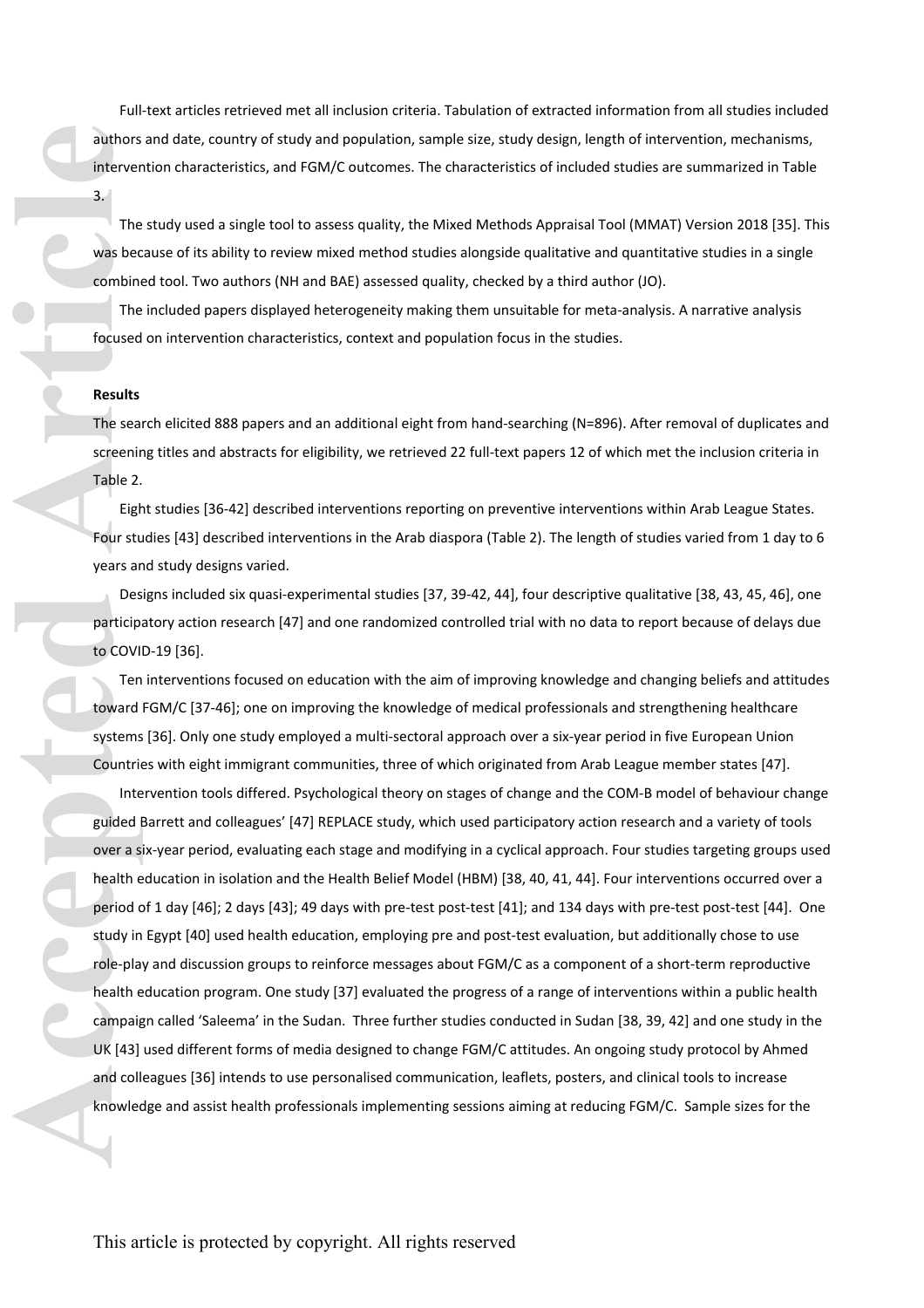studies ranged from whole communities with no fixed reported number to small samples of 13.

#### **Quality Assessment**

Two authors (NH and BAE) applied the MMAT tool; a third author (JO) checked the results. There was 90% agreement and studies were classed as medium to high quality.

#### **Discussion**

The United Nations goal for abandonment of FGM/C by 2030 [17, 18] follows the spirit of Sustainable Development Goal 5, which is to achieve gender equality and to empower women and girls. Empowerment itself is both a process and an outcome; the various indicators at macro, meso, and micro levels to assist in the development of empowerment must be identified [48]. For many countries, GBV is unacceptable, creating macro-level policies such as the violence-against-women counter strategies and enshrining the issue within law. This is the beginning of developing a supportive environment and the conditions for empowerment to occur. The present systematic review is unique because it presents a more complete picture of the variety of interventions used to eradicate FGM/C in Arab League States and their diaspora.

Within the present review, some researchers relied on the 1950s and 1960s approach of health education [40, 41, 43, 44, 46]. For example, although there have been campaigns against FGM/C in Egypt since the 1920s [49], there was little empirical evidence to highlight interventions, only two papers from Egypt focused on educating female students at secondary and university level as part of a reproductive health programme [40, 41]. One study [40] attempted more student interaction with discussion and role play about FGM/C but both studies chose to focus on females in isolation and not include males. The study in Iraqi Kurdistan [50] educated religious leaders and parents on risks, benefits and barriers of FGM/C reporting a short-term reduction in positive beliefs about the practice. A study in Sweden [46] with Somalian male immigrants engaged men in education and discussion about the risks of FGM/C, uncovering tensions between Somalian traditions about FGM/C and Swedish law criminalising the practice. The study further suggests locating FGM/C in the broader research field of gendered violence, rather than health, uncovers the analytical tools of intersectional gender power and that engaging males in actions to prevent violence against women may be more transformational. **Quality**<br>Two aut<br>agreem<br>Discussi<br>The Unit<br>Goal 5, and an of empower<br>as the v<br>develop<br>is unique<br>Arab Le:<br>Wit<br>41, 43, 4<br>there w female s<br>(40) atter are male s<br>(40) atternal est<br>on female s<br>parents<br>parents<br>parents<br>parents<br>pa

In contrast, research that is more recent identifies the limited potential of education about FGM/C in isolation [51]. Education alone concerns itself with the technical delivery of the 'right' information with the assumption that this enables people to act appropriately. This approach ignores the issue that change occurs from micro or individual level, meso or community level, to macro or population level [52]. Social structures and perceived norms with societies, alongside resources and motivations for change also exert powerful influences on the impetus for change to occur – it is a highly complex process encompassing theories around stages of change, and empowerment is a central tenet [53, 54].

Only one study in the European Union [47] involving Somalian and Sudanese diaspora, alongside diaspora from non-Arab League countries, engaged with the stages-of-change theory to guide its process, using participatory action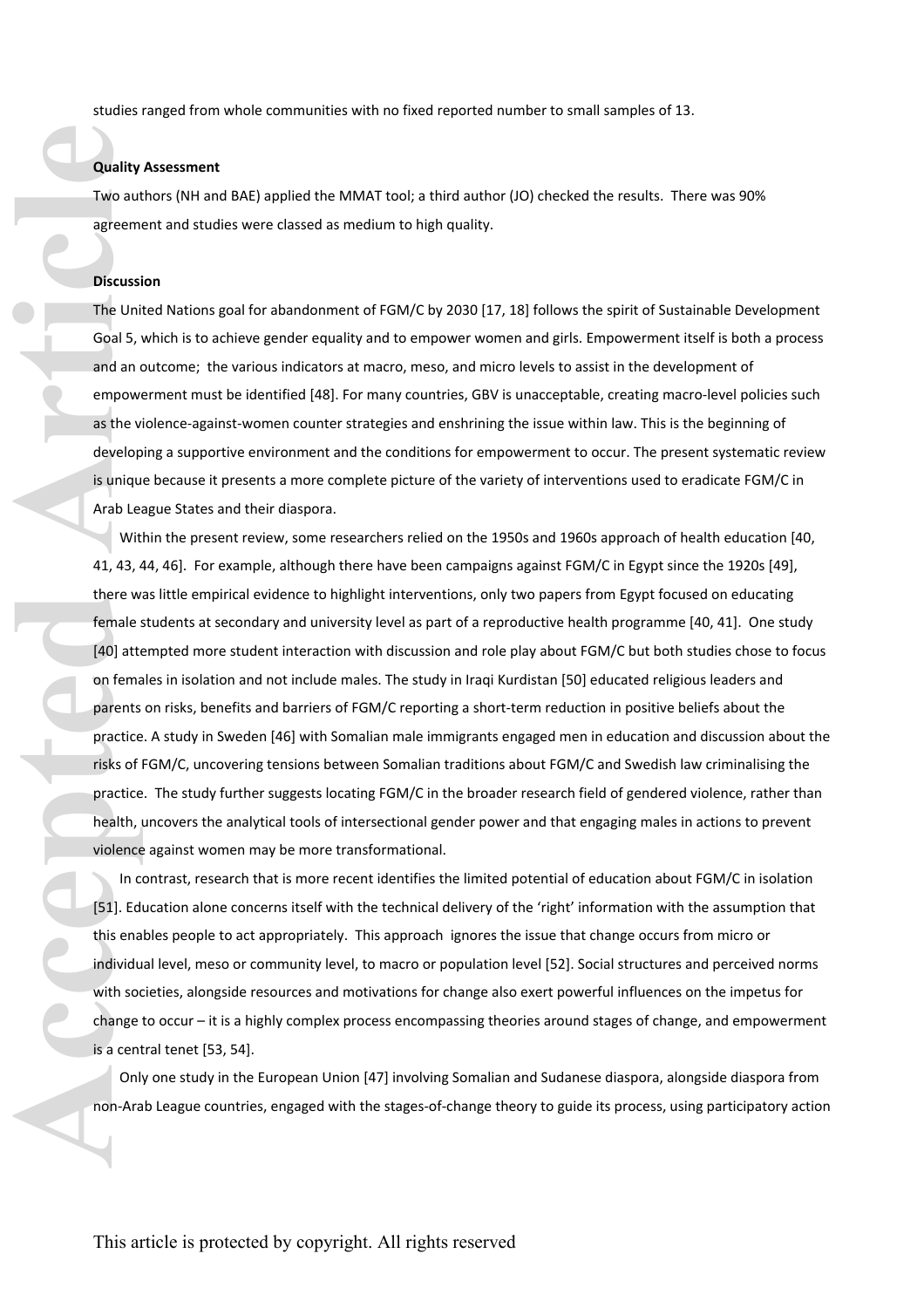research (PAR) and displaying multi-sectoral action. PAR is ideal to address community-based problems because it constantly evaluates and adapts interventions in a cyclical manner. The COM-B model used considers behavior to be part of a dynamic system with positive and negative feedback loops [55, 56]. It considers capabilities, opportunities, and motivations; capability and opportunity influence the relationship between motivation and behavior, rather than the behavior itself, while motivations generate the behavior. Participatory principles ground the REPLACE approach, requiring the extensive involvement of community members in the Cyclic Framework, which includes research, design, implementation, and evaluation. The first stage involves getting to know community members to build up a relationship of trust. Non-government organisations, having built strong relationships with the communities over a number of years, assist the researchers. Community members identify change agents such as community leaders, influential people, and community champions for training. REPLACE partners use a specially prepared handbook to enable change agents to understand and challenge social norms perpetuating the practice of FGM/C. The REPLACE Community Readiness to Change Assessment tool assess individual perceptions of readiness of individuals to change within their self-identified community as well as their reference group. This takes diversity within communities into account. Peer group champions then identify intervention activities matching community stage of readiness to end FGM. With support, they apply the COM-B model of change to identify the factors that need to be addressed. This assists in developing and delivering intervention activities, such as involving Quranic schools to teach that FGM/C is not an Islamic requirement. This challenges beliefs that FGM/C is a requirement by Islam, and was identified as important to the continuation or discontinuation of the practice within the Sudanese and Somali community in the Netherlands. The independently observed use of WhatsApp community groups as a method of support showed the degree of success. Another Somali group in the Netherlands reported increased confidence to challenge social norms about FGM/C, suggesting that collective actions can change them. constant part of a and motion and motion and motion of the approach community prepare FGM/C. individual within community prepare FGM/C. individual within constant of the schools Islam, a and Somethod confider Barr changin

Barrett and colleagues [47] do indicate the need for more measurement of behaviour change and underline that changing social norms is a slow process, affected by changes in populations, such as an influx of new immigrants with more traditional views on FGM/C and the length of time required for change to occur. Changes to FGM/C therefore permeate the entire society or social group and not merely alterations to the lives and behavior of individual members of that society or group. This type of change is collective and impresses upon the entire society or group [57].

Evans and colleagues [37] evaluated 'Saleema' (meaning whole or complete), which is a public health campaign launched in Sudan in 2008 and was implemented in partnership with UNICEF, the National Council for Child Welfare (NCCW), and other government and non-governmental organizations. The aim of 'Saleema' is to promote long-term abandonment of FGM/C, with the goal of changing social norms, attitudes, and fostering positive cultural associations about uncircumcised females. The campaign's slogan is 'Every girl is born saleema. Let her grow saleema' avoids the initial link with FGM/C in its initial stages, instead highlighting positive social values, favoring the well-being of children and the importance of parental care. In the later stages of the campaign, it explicitly links to FGM/C and uses social marketing techniques. This incorporates four main activities: (1) publicly pledging to abandon FGM/C and support the Saleema initiative, (2) wearing the Saleema colours as a sign of support, (3) engaging in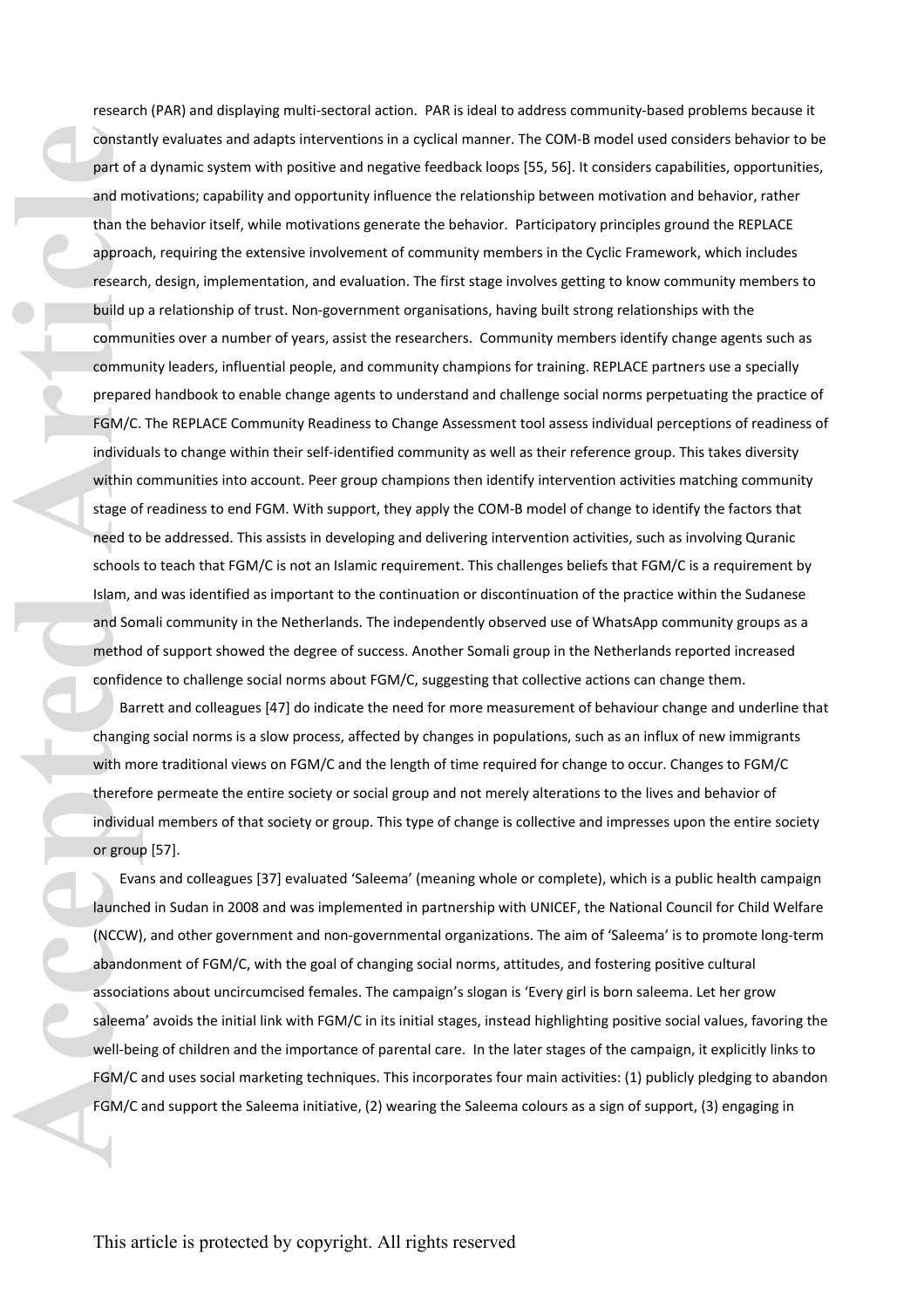public dialogue on the existence of FGM/C and (4) pledging not to cut new-born daughters immediately after birth. Results suggest that self-reported exposure associates with reduced pro-FGM/C social norms. The ongoing campaign with constant activities and reminders emphasises, like the REPLACE study, that social change is a slow process requiring repeated exposure to the problem. Psychological studies further emphasise that stable contexts make behaviour and habits easier to maintain [58, 59].

One challenge is that if a society has an enclosed social structure with a tradition-bound attitude it will resist any form of change in order to maintain what it perceives as its cultural values [60]. FGM/C becomes a public problem rather than a private problem because it encroaches on rapidly growing beliefs and values on gender equality and transformative actions on gender-based violence. Making FGM/C a public or social problem means that action ensues, leaving it as a private problem means public responsibilities are forgotten [61]. There is some evidence to suggest that societies are willing to transgress legislation if they perceive something as 'Islamic' [62]. This stresses the importance of involving religious and community leaders in challenging and changing social norms.

Three studies conducted in Sudan [37, 38, 42] and one study in the UK [43] reported the outcomes of programs incorporating different forms of media designed to change FGM/C attitudes. Greiner and colleagues [38] used photo-elicitation, which is an interviewing technique in which researchers present photographs that they feel could represent participant knowledge about a phenomenon to gain people's narratives [63, 64] and a radio programme around the effect of FGM/C on different character's lives. The participants drew their responses to the photographs and radio programme, which assisted in producing narratives on their effect, and suggested a reduction in positive attitudes toward FGM/C. These studies failed to take a whole community approach with constant evaluation and addressing of problems, like that of Barrett and colleagues [45]. Therefore, the longevity of the reduction of positive attitudes towards FGM/C is doubtful.

Vogt and colleagues [42] employed a similar study to the three previous, delivering four short films in Sudan, which included FGM/C as a sub-plot, garnering audience responses afterward. They aligned the study with the Saleema campaign, initially using audio recordings of positive and negative words, which participants categorized and then presented pictures of girls wearing saleema cloth dresses contrasting them with girls wearing *firka* cloth dresses. *Firka* cloth has a distinctive and instantly recognizable pattern and plays a prominent role in the cutting ceremony in Sudan [65]. Participants categorized the girls using implicit association with audio recordings playing negative words (e.g., worthless, unimportant, ugly) and positive words (e.g., great, good, beautiful) which participants had to attribute to the pictures after watching the movies. Results suggested that the movies had an effect on reducing positive attitudes toward FGM/C, but the possible chance of exposure to the Saleema campaign may have biased responses. Furthermore, the responses are not an indicator of changed practices. **Accelering the implementary of the selection of the selection of the implementary of the implementary of the implementary of the implementary of the implementary of the implementary of the word of the word a positive dual** 

Mahgoub and colleagues [39] used education, discussion groups and a video about one person's physical and psychological challenges after undergoing FGM/C. Although the study used a variety of tools, including embedding the work in an existing sexual health education program, the existing Saleema campaign in Sudan may have exerted a positive effect on the responses, but again does not indicate changed practices.

Although pre and post-test scores demonstrated improvements in knowledge and attitude, studies using health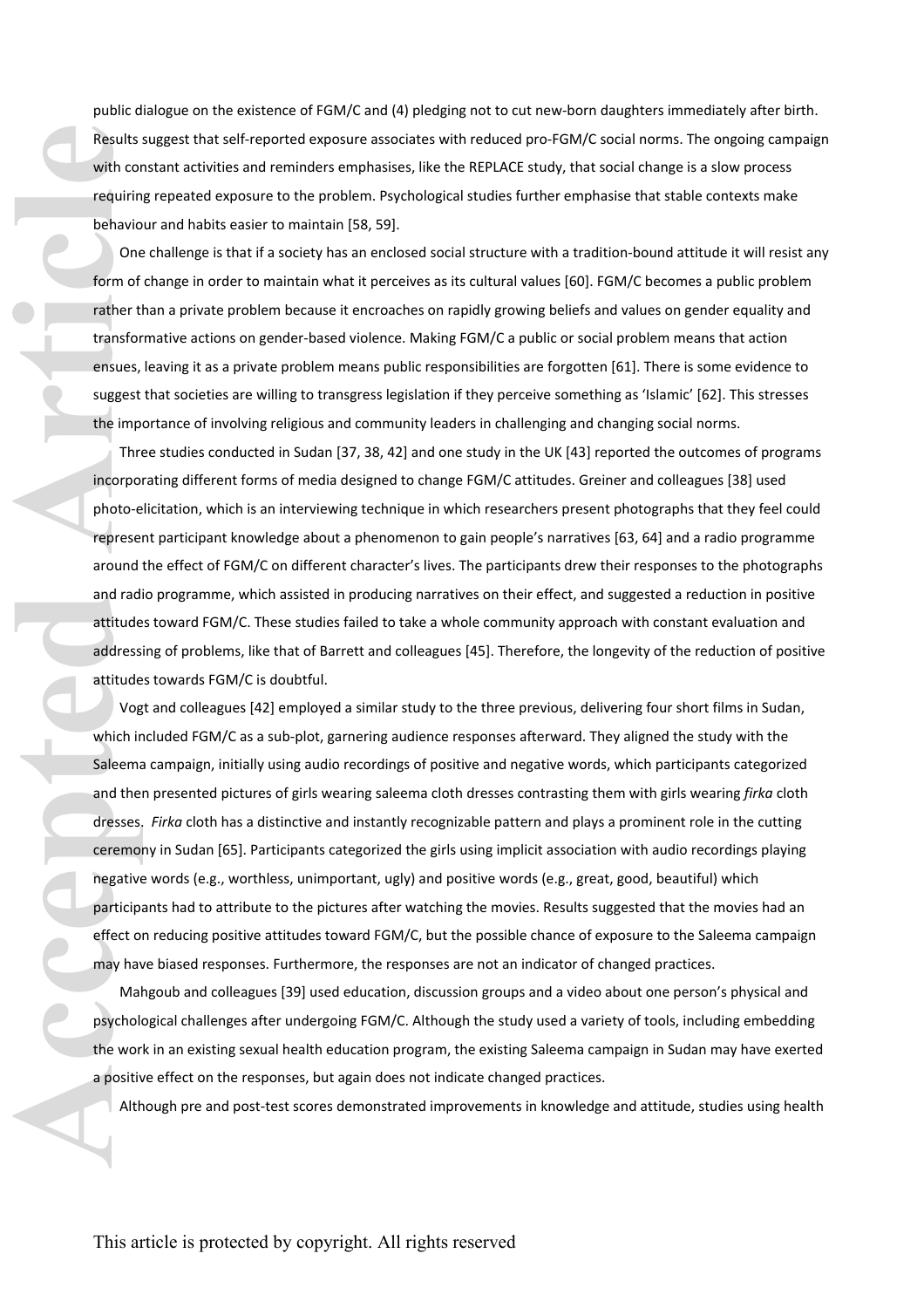education and the HBM in isolation from any other form of community mobilisation only indicates measurement of short-term changes in attitude, but not practices. The applications of this approach would therefore appear limited. An extended evaluation report on field studies from over 19 countries suggested that interventions needed to centre on community needs and strengths, ownership should be transferred to the community, individuals from within the community should be trained as agents of change, socio-cultural values should be respected, organisations needed to earn the trust of communities before implementing interventions, information should be multi-dimensional, creative materials such as media and the arts are often effective, alongside long-term funding if FGM/C is to be abandoned and sustainable change achieved [66].

The study by Johnson-Agbakwu and colleagues [43] used semi-structured focus groups and individual interviews of Somalian immigrants which revealed an increasing preference for caesarean births among women due to FGM/C. The researchers' main findings highlighted the role of shifting cultural influences on gender norms and increased awareness of FGM/C-related complications, including difficulties during pregnancy and childbirth.

Male attitudes can also play a significant role, with one study suggesting that many men desire to abandon the practice of FGM/C [20]. Major obstacles included cultural differences between the sexes. For example, one study suggested that although men appeared ambivalent, women played a vital role in continuing the practice because they pre-conditioned their daughters into believing that they would obtain better suitors and social status in terms of marriageability if they underwent FGM/C [67]. In this situation, it would appear that men need support to challenge these beliefs. In contrast, the majority of women in the study by Johnson-Agbakwu and colleagues [43] were not in support of FGM/C, furthermore they reported a distrust of the healthcare system and lack of confidence in healthcare providers' ability to care for women who have undergone FGM/C. This suggests the need for culturally congruent health care, including building supportive and enabling settings for the empowerment of women and men and development of collective community action [68]. **An externed Article**<br>
An externed centre of<br>
within the organisation within the organisation within the organisation of FGM/C<br>
The of Soma<br>
The restand ware more and Mall practice<br>
suggest they precide suggest<br>
of marric

#### **Conclusion**

Despite legislation and recognition that it is rooted in GBV, the practice of FGM/C continues in the Arab League and diaspora. If the goal of achieving the United Nations Sustainable Development Goal 5 [18] of gender equality and empowerment of women and girls is to occur by 2030, then ending FGM/C requires multi-level approaches. This means employing stages-of-change theories and participatory action research bringing together all concerned stakeholders, considering the social context and challenging social norms, rather than employing limiting individuallevel interventions.

#### **References**

- 1. Shaeer O, Shaeer E. The Global Online Sexuality Survey: public perception of female genital cutting among internet users in the Middle East. J Sex Med. 2013;10(12):2904-11.
- 2. WHO. Female genital mutilation 2020 [Available from: [https://www.who.int/news-room/fact](https://www.who.int/news-room/fact-sheets/detail/female-genital-mutilation)[sheets/detail/female-genital-mutilation](https://www.who.int/news-room/fact-sheets/detail/female-genital-mutilation).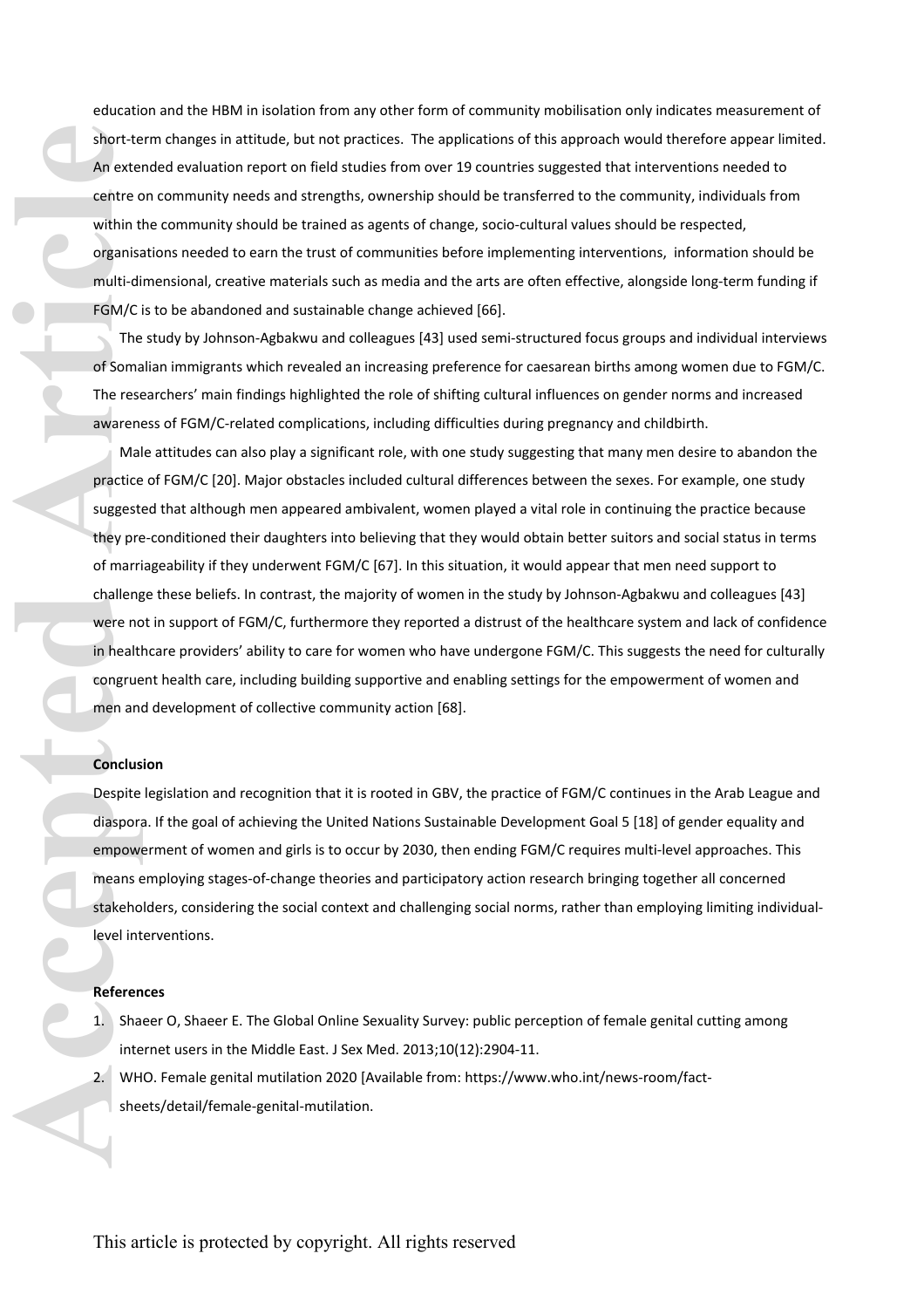- 3. Berg RC, Denison E. Does Female Genital Mutilation/Cutting (FGM/C) Affect Women's Sexual Functioning? A Systematic Review of the Sexual Consequences of FGM/C. Sex Res Social Policy. 2012;9(1):41-56.
- 4. Berg RC, Underland V, Odgaard-Jensen J, Fretheim A, Vist GE. Effects of female genital cutting on physical health outcomes: a systematic review and meta-analysis. BMJ Open. 2014;4(11):e006316.
- 5. Berg RC, Odgaard-Jensen J, Fretheim A, Underland V, Vist G. An updated systematic review and meta-analysis of the obstetric consequences of female genital mutilation/cutting. Obstet Gynecol Int. 2014;2014:542859.
- 6. Bishai D, Bonnenfant Y-T, Darwish M, Adam T, Bathija H, Johansen E, et al. Estimating the obstetric costs of female genital mutilation in six African countries. Bull World Health Organ. 2010;88(4):281-8.
- 7. Boyle EH, McMorris BJ, Gómez M. Local Conformity to International Norms: The Case of Female Genital Cutting. Int Sociol. 2002;17(1):5-33.
- 8. Hayford SR. Conformity and Change: Community Effects on Female Genital Cutting in Kenya. J Health Soc Behav. 2005;46(2):121-40.
- 9. International Center for Research on Women. Leveraging Education to End Female Genital Mutilation/Cutting Worldwide Washington, DC2016 [Available from: [https://www.icrw.org/wp-content/uploads/2016/12/ICRW-](https://www.icrw.org/wp-content/uploads/2016/12/ICRW-WGF-Leveraging-Education-to-End-FGMC-Worldwide-November-2016-FINAL.pdf)[WGF-Leveraging-Education-to-End-FGMC-Worldwide-November-2016-FINAL.pdf](https://www.icrw.org/wp-content/uploads/2016/12/ICRW-WGF-Leveraging-Education-to-End-FGMC-Worldwide-November-2016-FINAL.pdf).
- 10. UNICEF. Female genital mutilation (FGM) 2021 [Available from: [https://data.unicef.org/topic/child](https://data.unicef.org/topic/child-protection/female-genital-mutilation/)[protection/female-genital-mutilation/](https://data.unicef.org/topic/child-protection/female-genital-mutilation/).
- 11. Koski A, Heymann J. Thirty-year trends in the prevalence and severity of female genital mutilation: a comparison of 22 countries. BMJ Glob Health. 2017;2(4):e000467.
- 12. Cappa C, Van Baelen L, Leye E. The practice of female genital mutilation across the world: Data availability and approaches to measurement. Glob Public Health. 2019;14(8):1139-52.
- 13. Koukkula M, Keskimäki I, Koponen P, Mölsä M, Klemetti R. Female Genital Mutilation/Cutting among Women of Somali and Kurdish Origin in Finland. Birth. 2016;43(3):240-6.
- 14. Goldberg H, Stupp P, Okoroh E, Besera G, Goodman D, Danel I. Female Genital Mutilation/Cutting in the United States: Updated Estimates of Women and Girls at Risk, 2012. Public Health Rep. 2016;131(2):340-7.
- 15. Macfarlane AJ, Dorkenoo E. Female Genital Mutilation in England and Wales: Updated statistical estimates of the numbers of affected women living in England and Wales and girls at risk Interim report on provisional estimates London, UK: University of London; 2014 [Available from: System Articles State<br> **A.** Bern dut Bern the 6. Bish fem Boy<br>
Int 1. Kos May 2000<br>
9. Inter Wo WG 10. UNI provided Articles State<br>
11. Kos of 2<br>
12. Cap app 13. Kou Son 14. Goll<br>
5. May the estil state<br>
15. May the estil
	- [https://openaccess.city.ac.uk/id/eprint/3865/1/Female%20Genital%20Mutilation%20in%20England%20and%20](https://openaccess.city.ac.uk/id/eprint/3865/1/Female%20Genital%20Mutilation%20in%20England%20and%20Wales.pdf) [Wales.pdf.](https://openaccess.city.ac.uk/id/eprint/3865/1/Female%20Genital%20Mutilation%20in%20England%20and%20Wales.pdf)
	- 16. Serour GI. Medicalization of female genital mutilation/cutting. Afr J Urol. 2013;19(3):145-9.
	- 17. United Nations. Ending Female Genital Mutilation by 2030 2022 [Available from: <https://www.un.org/en/observances/female-genital-mutilation-day>.
	- 18. United Nations Department of Economic and Social Affairs Sustainable Development. Goal 5: Achieve gender equality and empower all women and girls 2022 [Available from: [https://sdgs.un.org/goals/goal5.](https://sdgs.un.org/goals/goal5)
	- 19. UNFPA Arab States. Female genital mutilation New York: United Nations Population Fund; 2020 [Available from: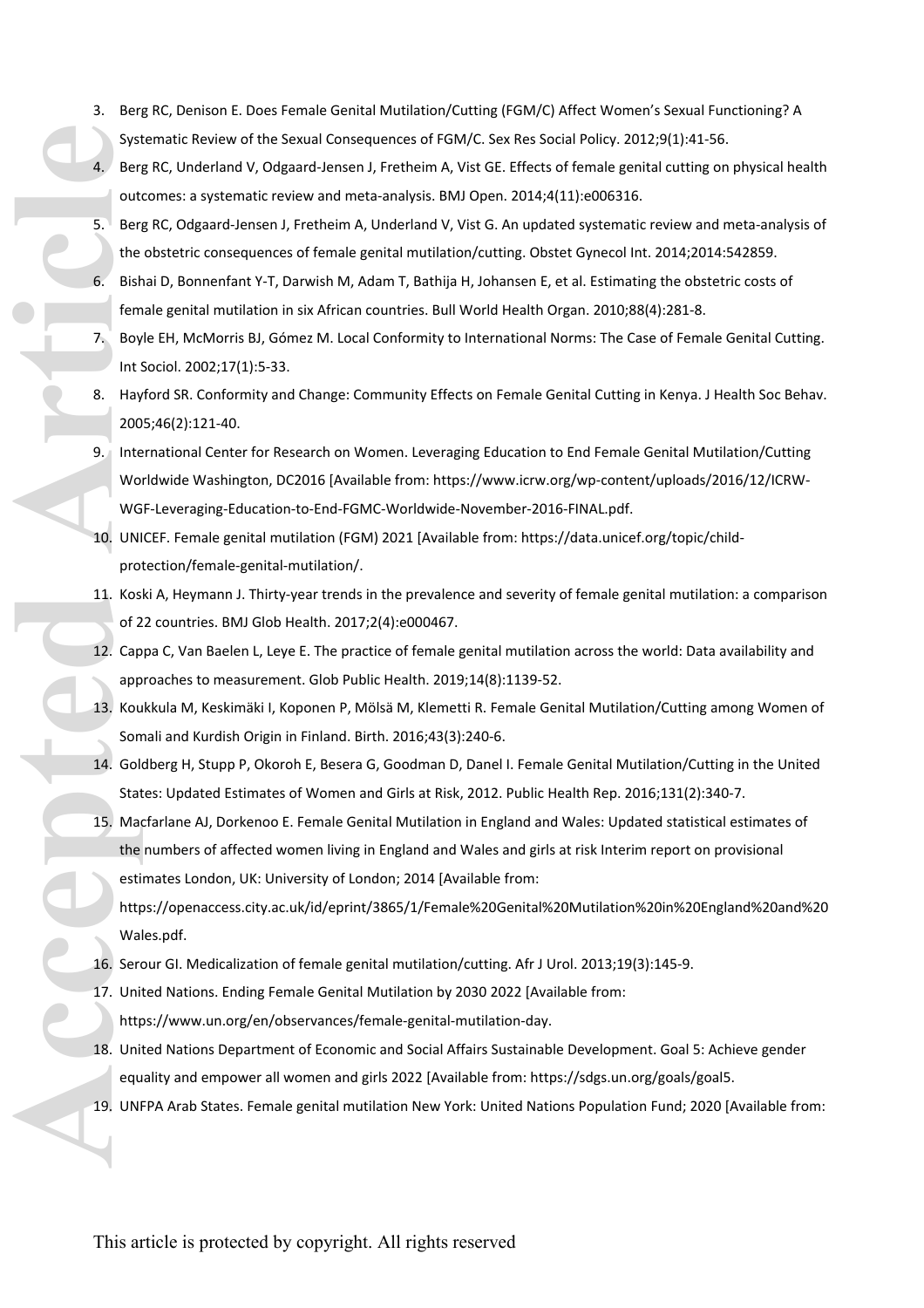<https://arabstates.unfpa.org/en/node/22514>.

- 20. Varol N, Turkmani S, Black K, Hall J, Dawson A. The role of men in abandonment of female genital mutilation: A systematic review. BMC Public Health. 2015;15(1).
- 21. Korieh C. 'Other'Bodies: Western Feminism, Race, and Representation in Female Circumcision Discourse. In: Nnaemeka O, editor. Female circumcision and the politics of knowledge: African women in imperialist discourses. Westport, CT: Praeger; 2005. p. 111-34. 20. Variating system of the discover and the discover and the discover and the discover and the discover and the discover and the discover and the discover and the discover and the discover and the discover and the discove
	- 22. Nnaemeka O. Female circumcision and the politics of knowledge: African women in imperialist discourses. Westport, CT: Praeger; 2005.
	- 23. Al Awar S, Al-Jefout M, Osman N, Balayah Z, Al Kindi N, Ucenic T. Prevalence, knowledge, attitude and practices of female genital mutilation and cutting (FGM/C) among United Arab Emirates population. BMC Womens Health. 2020;20(1):79-.
	- 24. Atkinson HG, Ottenheimer D, Mishori R. Public health research priorities to address female genital mutilation or cutting in the United States. Am J Public Health. 2019;109(11):1523-7.
	- 25. Johansen RE, Diop NJ, Laverack G, Leye E. What works and what does not: a discussion of popular approaches for the abandonment of female genital mutilation. Obstet Gynecol Int. 2013;2013:348248.
	- 26. Bedri N, Sherfi H, Rudwan G, Elhadi S, Kabiru C, Amin W. Shifts in FGM/C practice in Sudan: Communities' perspectives and drivers. BMC Womens Health. 2019;19(1).
	- 27. Gruenbaum E. The female circumcision controversy: An anthropological perspective. Philadelphia, PA: University of Pennsylvania Press; 2001.
	- 28. Barrett HR, Bedri N, Krishnapalan N. The Female Genital Mutilation (FGM) migration matrix: The case of the Arab League Region. Health Care Women Int. 2021;42(2):186-212.
	- 29. Berg RC, Denison E. Interventions to reduce the prevalence of female genital mutilation/cutting in African countries. Campbell Syst Rev. 2012;8(1):1-155.
	- 30. Baum A, Revenson TA, Singer JE. Handbook of health psychology. Mahwah, NJ, US: Lawrence Erlbaum Associates Publishers; 2001.
	- 31. Mimiaga MJ, Reisner SL, Reilly L, Soroudi N, Safren SA. Chapter 8 Individual interventions. In: Mayer KH, Pizer HF, editors. HIV Prevention. San Diego: Academic Press; 2009. p. 203-39.
	- 32. Blair I, Grivna M, Sharif AA. The "Arab World" is Not a Useful Concept When Addressing Challenges to Public Health, Public Health Education, and Research in the Middle East. Front Public Health. 2014;2:30-.
	- 33. Page MJ, McKenzie JE, Bossuyt PM, Boutron I, Hoffmann TC, Mulrow CD, et al. The PRISMA 2020 statement: an updated guideline for reporting systematic reviews. BMJ. 2021;372:n71.
	- 34. Ouzzani M, Hammady H, Fedorowicz Z, Elmagarmid A. Rayyan—a web and mobile app for systematic reviews. Syst Rev. 2016;5(1):210.
	- 35. Hong Q, Pluye P, Fàbregues S, Bartlett G, Boardman F, Cargo M, et al. Mixed Methods Appraisal Tool (MMAT), version 2018. Canada2018 [Available from:
		- [http://mixedmethodsappraisaltoolpublic.pbworks.com/w/file/fetch/127425851/MMAT\\_2018\\_criteria-](http://mixedmethodsappraisaltoolpublic.pbworks.com/w/file/fetch/127425851/MMAT_2018_criteria-manual_2018-04-04.pdf)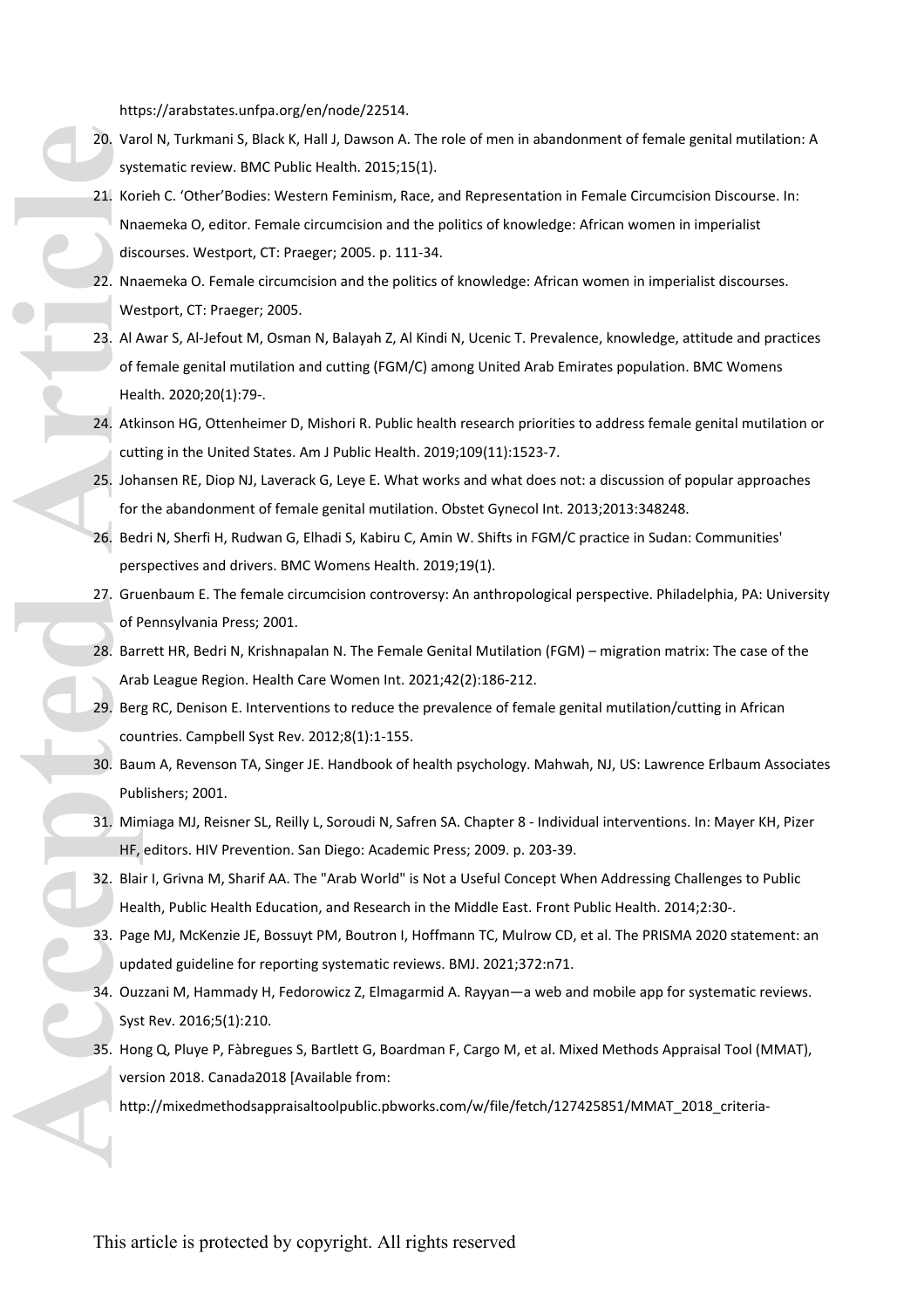[manual\\_2018-04-04.pdf](http://mixedmethodsappraisaltoolpublic.pbworks.com/w/file/fetch/127425851/MMAT_2018_criteria-manual_2018-04-04.pdf).

- 36. Ahmed W, Mochache V, Stein K, Ndavi P, Esho T, Balde MD, et al. A hybrid, effectiveness-implementation research study protocol targeting antenatal care providers to provide female genital mutilation prevention and care services in Guinea, Kenya and Somalia. BMC Health Serv Res. 2021;21(1). 36. Ahn rese<br>
care<br>
care<br>
care<br>
37. Eva<br>
fem<br>
38. Gre<br>
18. Mal<br>
stude<br>
40. Mol<br>
kno<br>
44. Mol<br>
44. Abd<br>
44. Abd<br>
44. Abd<br>
44. Abd<br>
44. Abd<br>
44. Abd<br>
44. Abd<br>
44. Abd<br>
44. Abd<br>
45. Salr<br>
care<br>
45. Salr<br>
care<br>
45. Salr<br>
44. A
	- 37. Evans WD, Donahue C, Snider J, Bedri N, Elhussein TA, Elamin SA. The Saleema initiative in Sudan to abandon female genital mutilation: Outcomes and dose response effects. PLoS One. 2019;14(3):e0213380.
	- 38. Greiner K, Singhal A, Hurlburt S. "With an antenna we can stop the practice of female genital cutting": a participatory assessment of ASHREAT AL AMAL, an entertainment-education radio soap opera in Sudan. Investigación y desarrollo. 2007;15(2):226-59.
	- 39. Mahgoub E, Nimir M, Abdalla S, Elhuda DA. Effects of school-based health education on attitudes of female students towards female genital mutilation in Sudan. East Mediterr Health J. 2019;25(6):406-12.
	- 40. Mounir GM, Mahdy NH, Fatohy IM. Impact of health education program about reproductive health on knowledge and attitude of female Alexandria University students. J Egypt Public Health Assoc. 2003;78(5-6):433- 66.
	- 41. Moustafa N, Muhammad Y. Impact of Educational Program on Reproductive Health Knowledge of Female Preparatory School Students in Alexandria Governorate. J High Inst Public Health. 2018;48(1):24-9.
	- 42. Vogt S, Mohmmed Zaid NA, Ahmed HEF, Fehr E, Efferson C. Changing cultural attitudes towards female genital cutting. Nature. 2016;538(7626):506-9.
	- 43. Johnson-Agbakwu CE, Helm T, Killawi A, Padela AI. Perceptions of obstetrical interventions and female genital cutting: Insights of men in a Somali refugee community. Ethn Health. 2014;19(4):440-57.
	- 44. Abdulah DM, Dawson A, Sedo BA. The impact of health education on attitudes of parents and religious leaders towards female genital mutilation. BMJ Sex Reprod Health. 2020;46(1):51-8.
	- 45. Salmon D, Olander EK, Abzhaparova A. A qualitative study examining UK female genital mutilation health campaigns from the perspective of affected communities. Public Health. 2020;187:84-8.
	- 46. Strid S, Axelsson TK. Involving Men: The Multiple Meanings of Female Genital Mutilation in a Minority Migrant Context. Nord J Feminist Gend Res. 2020;28(4):287-301.
	- 47. Barrett HR, Brown K, Alhassan Y, Leye E. Transforming social norms to end FGM in the EU: an evaluation of the REPLACE Approach. Reprod Health. 2020;17(1):40.
	- 48. Fetterman D, M., , Kaftarian S, J.,, Wandersman A. Empowerment Evaluation: Knowledge and Tools for Self-Assessment & Accountability. Thousand Oaks, California: Sage; 1996.
	- 49. Abdel-Tawab N, Hegazi S. Critical analysis of interventions against FGC in Egypt. Washington, DC: Population Council; 2000.
	- 50. Ahmed HM, Shabu SA, Shabila NP. A qualitative assessment of women's perspectives and experience of female genital mutilation in Iraqi Kurdistan Region. BMC Womens Health. 2019;19(1):66.
	- 51. Small E, Sharma BB, Nikolova SP, Tonui BC. Hegemonic Masculinity Attitudes Toward Female Genital Mutilation/Cutting Among a Sample of College Students in Northern and Southern Sierra Leone. J Transcult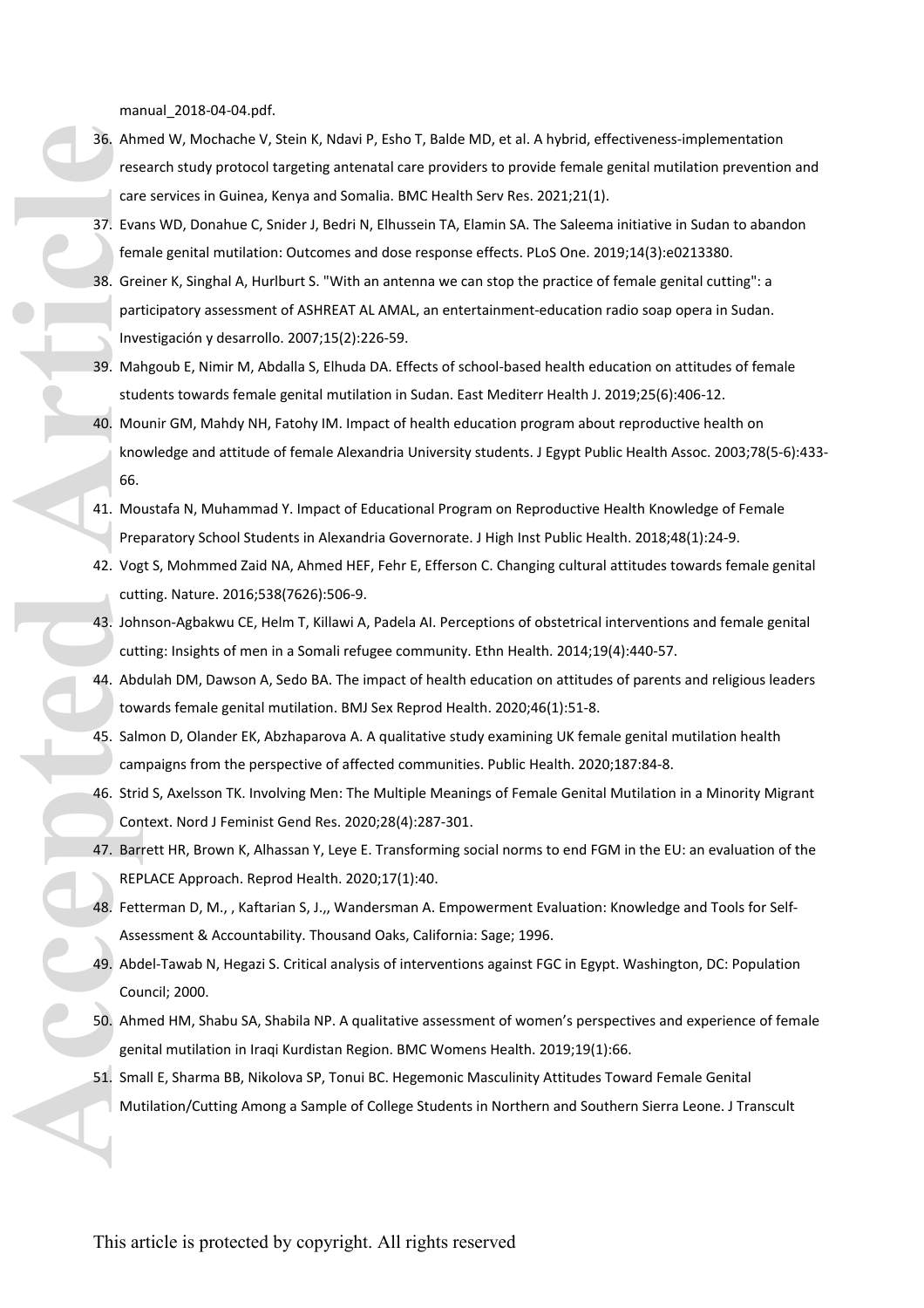Nurs. 2020;31(5):468-78.

- 52. Gerry QC F, Proudman C, Rowland A, Home J, Walton K. Why it is time for an FGM Commissioner-practical responses to feminised issues. Fam Law. 2020:1317-27.
- 53. Tones K, Green G. Health Promotion: Planning and Strategies. London: Sage Publications; 2004.
- 54. Laverack G. Health Promotion Practice: Power and Empowerment. London: Sage Publications; 2004.
- 55. Michie S, Atkins L, West R. The behavior change wheel: a guide to designing interventions. London: Silverback Publishing; 2014.
- 56. Michie S, van Stralen MM, West R. The behaviour change wheel: a new method for characterising and designing behaviour change interventions. Implement Sci. 2011;6:42.
- 57. Theophilus A, Jack J. Social change and social problems. In: Abasiekong EM, Sibiri EA, Ekpenyong NS, editors. Major Themes in Sociology: An Introductory Text. Benin City, Nigeria: Mase Perfect Prints; 2017. p. 491-526.
- 58. Kwasnicka D, Dombrowski SU, White M, Sniehotta F. Theoretical explanations for maintenance of behaviour change: a systematic review of behaviour theories. Health Psychol Rev. 2016;10(3):277-96.
- 59. Prestwich A, Sniehotta FF, Whittington C, Dombrowski SU, Rogers L, Michie S. Does theory influence the effectiveness of health behavior interventions? Meta-analysis. Health Psychol. 2014;33(5):465-74.
- 60. Anele KA. Social change & social problems in Nigeria. Port Harcourt, Nigeria: Springhold; 1999.
- 61. Bauman Z. Liquid Modernity. Cambridge: Polity; 2000.
- 62. Abdi M, S.,, Askew I. A religious oriented approach to addressing female genital mutilation/cutting among the Somali community of Wajir, Kenya. Washington, DC: United States Agency for International Development (USAID); 2009. 52. Ger<br>
Frest<br>
53. Ton<br>
54. Law<br>
55. Mic<br>
55. Mic<br>
16. Mic<br>
beh<br>
57. The<br>
58. Kwa<br>
ch<br>
58. Kwa<br>
ch<br>
66. Ane<br>
61. Bau<br>
62. Abd<br>
som<br>
(US. Har<br>
64. Ros<br>
200<br>
65. Ma<br>
59. Pre:<br>
Free free praces<br>
59. Har<br>
64. Ros<br>
200<br>
65. Vo
	- 63. Harper D. Talking about pictures: A case for photo elicitation. Vis Stud. 2002;17(1):13-26.
	- 64. Rose G. Visual Methodologies: An Introduction to Researching with Visual Materials. Thousand Oaks, CA: Sage; 2001.
	- 65. Vogt S, Efferson C, Fehr E. The risk of female genital cutting in Europe: Comparing immigrant attitudes toward uncut girls with attitudes in a practicing country. SSM Popul Health. 2017;3:283-93.
	- 66. Feldman-Jacobs C, Ryniak S. Abandoning Female Genital Mutilation/Cutting: An in-depth look at promising practices. Washington, DC: Population Reference Bureau USAID; 2006.
	- 67. Sakeah E, Debpuur C, Aborigo RA, Oduro AR, Sakeah JK, Moyer CA. Persistent female genital mutilation despite its illegality: Narratives from women and men in northern Ghana. PLoS One. 2019;14(4):e0214923.
	- 68. Dooris M. The Setting Approach: Looking Back, Looking Forward. In: Scriven A, Hodgins M, editors. Health Promotion Settings: Principles and Practice. London: SAGE Publications Ltd; 2012.

**Corresponding author:** Basil H. Aboul-Enein: LSHTM, 15-17 Tavistock Place, London WC1H 9SH, UK. Email: Basil.Aboul-Enein@lshtm.ac.uk, basil.aboulenein@jwu.edu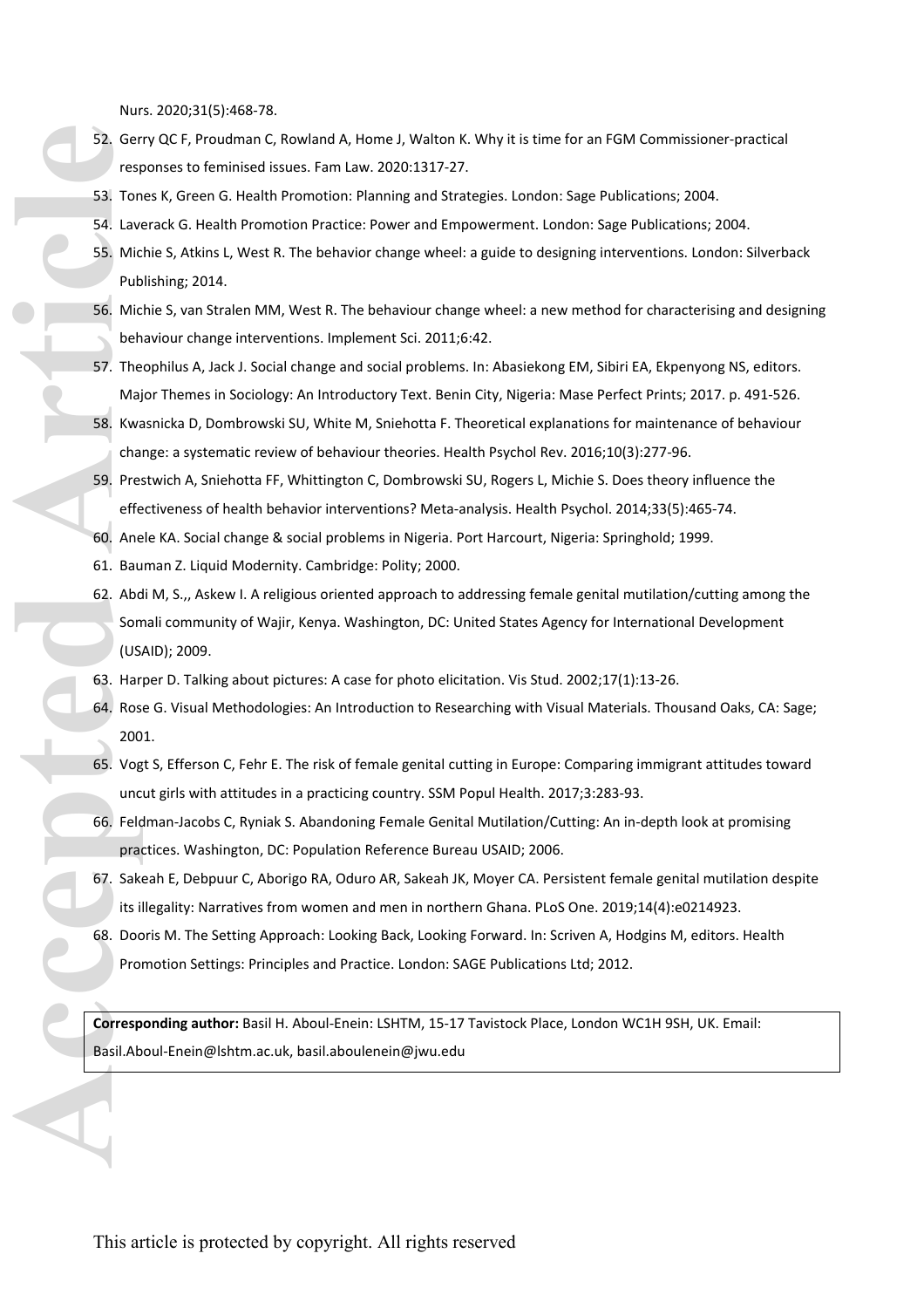| <b>Databases</b>                         | <b>Search Period</b> | MeSH keywords, terms, phrases, and Boolean operators                            |
|------------------------------------------|----------------------|---------------------------------------------------------------------------------|
| PubMed, MEDLINE, EMBASE, BIOSIS, CINAHL, | Up to December       | Female Genital Mutilation [af]; OR Female Genital Cutting [af]; OR FGM [af]; OR |
| Web of Science, PsycInfo, SCOPUS, ASSIA  | 31st 2021            | Female circumcision [af]; OR infibulation [af] OR Khafd [af]; OR Khifad [af]    |
|                                          |                      | AND intervention [af]; OR program [af]; OR education [af]; OR educat* [af] OR   |
|                                          |                      | Prevention [af] OR Behavior change [af] OR Behaviour change [af]                |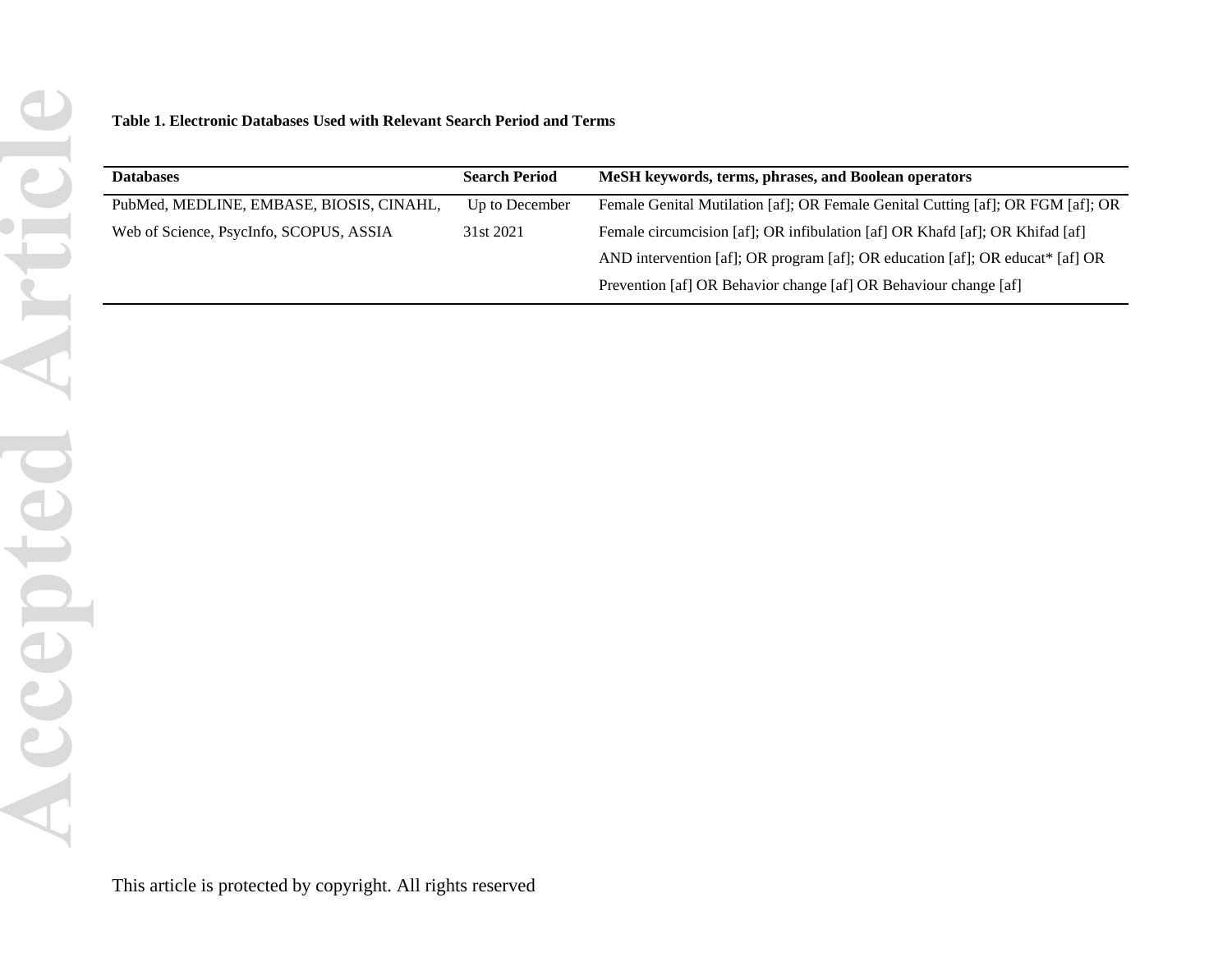|                            | <b>Inclusion</b>                 | <b>Exclusion</b>                   |  |  |
|----------------------------|----------------------------------|------------------------------------|--|--|
| <b>Date Range</b>          |                                  |                                    |  |  |
| <b>Research Design</b>     | Intervention studies, RCTs,      | Non-interventional studies.        |  |  |
|                            | quasi-experimental, qualitative  | Systematic, scoping, rapid and     |  |  |
|                            |                                  | literature reviews. Commentaries,  |  |  |
|                            |                                  | narratives, editorial              |  |  |
|                            |                                  | communications, opinion pieces,    |  |  |
|                            |                                  | conference papers, white papers,   |  |  |
|                            |                                  | grey literature, theses,           |  |  |
|                            |                                  | dissertations, government reports, |  |  |
|                            |                                  | guidance documents.                |  |  |
| <b>Sources</b>             | Peer reviewed empirical evidence |                                    |  |  |
| <b>Languages</b>           | English, French, Arabic          |                                    |  |  |
| <b>Geographic location</b> | Arabic-speaking countries and    | Non-Arabic speaking<br>1.          |  |  |
|                            | members of the 22 Arab League    | countries without Arab             |  |  |
|                            | States: Algeria, Egypt, Bahrain, | diaspora as the focus              |  |  |
|                            | Comoros, Djibouti, Iraq, Jordan, | Countries not part of the<br>2.    |  |  |
|                            | Saudi Arabia, Kuwait, Lebanon,   | 22 Arab League States              |  |  |
|                            | Libya, Mauritania, Morocco,      | and without a focus on             |  |  |
|                            | Oman, Palestinian Territories,   | Arab diaspora                      |  |  |
|                            | Qatar, Yemen, Somalia, Sudan,    |                                    |  |  |
|                            | Syria, Tunisia, United Arab      |                                    |  |  |
|                            | Emirates                         |                                    |  |  |
| <b>Groups</b>              | Arabic speaking<br>1.            | Non-Arabic speaking<br>1.          |  |  |
|                            | populations residing in          | populations                        |  |  |
|                            | other countries (diaspora)       | Non-Arabic diaspora<br>2.          |  |  |
|                            | Children 0-17 years<br>2.        |                                    |  |  |
|                            | <b>Adults</b><br>3.              |                                    |  |  |
| <b>Focus of study</b>      | Interventions focusing on<br>1.  | Surgical gynaecological<br>1.      |  |  |
|                            | prevention of FGM/C              | interventions                      |  |  |
|                            | Interventions focusing on<br>2.  | Other clinical<br>2.               |  |  |
|                            | education about FGM/C            | interventions not                  |  |  |
|                            | to assist in its prevention      | focusing on FGM/C                  |  |  |
|                            |                                  | Clinical or psychological<br>3.    |  |  |
|                            |                                  | treatment and care of              |  |  |

### **Table 2. Inclusion and exclusion criteria**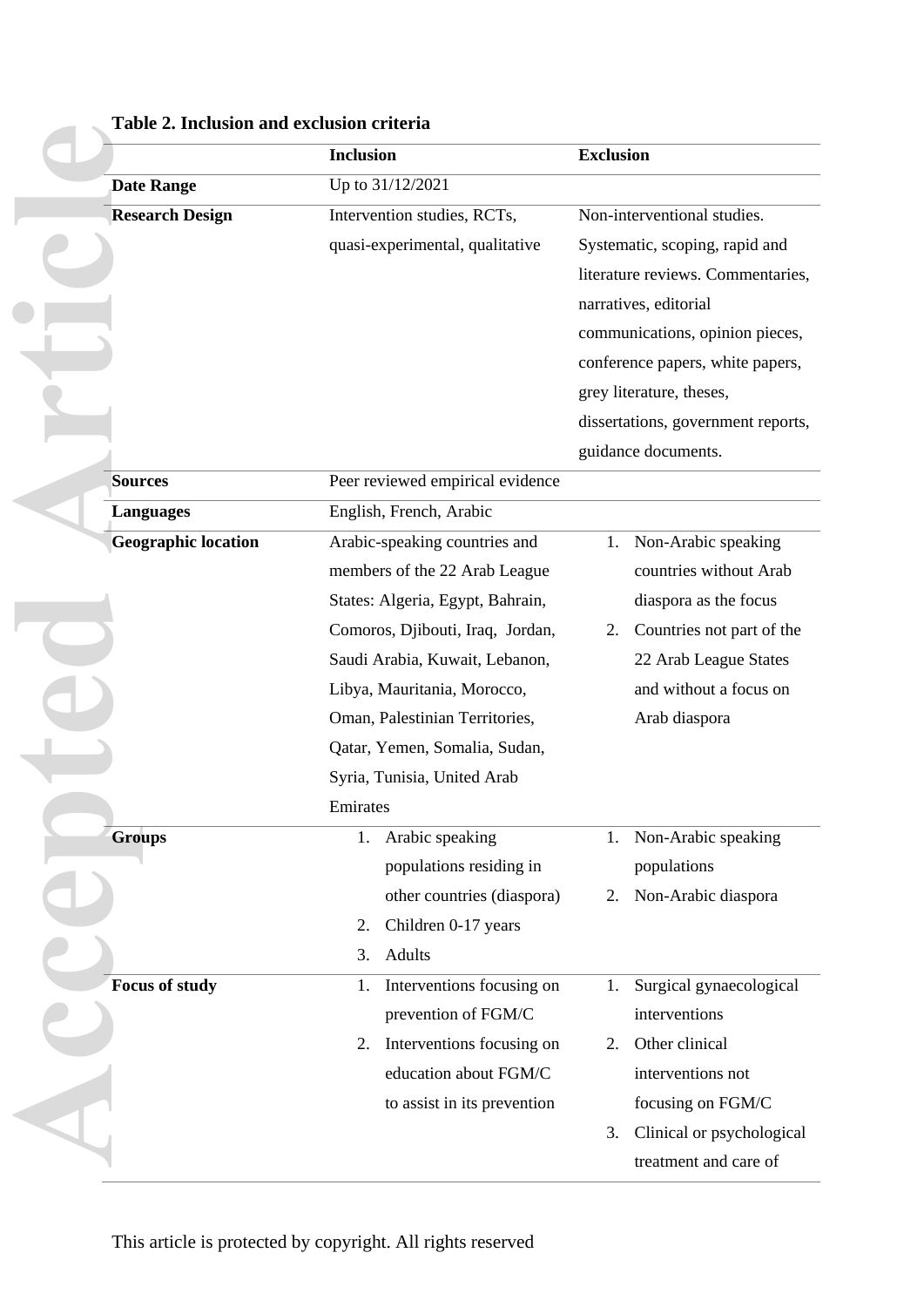**Accepted Article**ACC

females after undergoing

FGM/C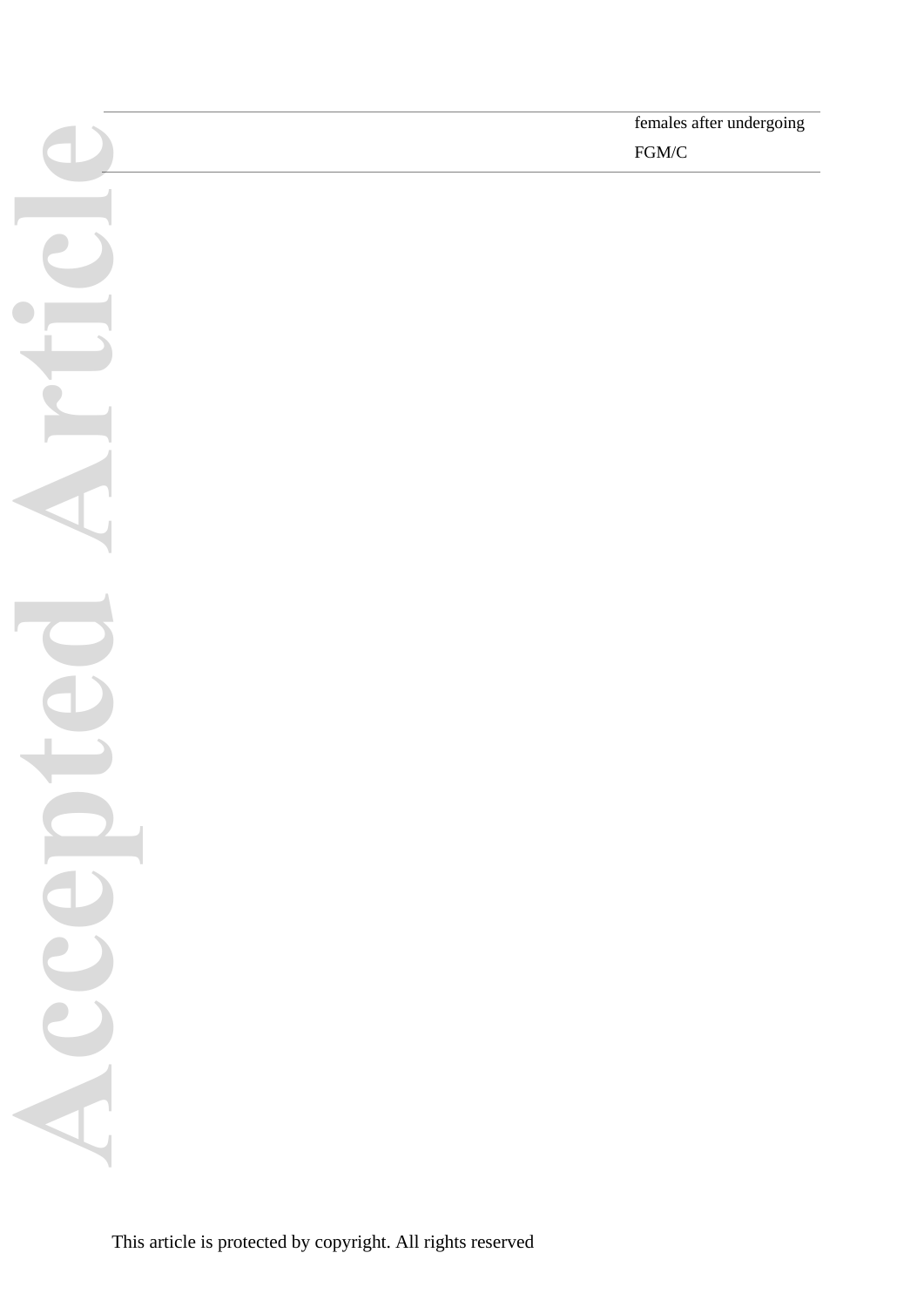| <b>Authors</b> | <b>Location and</b> | Sample size               | <b>Study Design</b> | Length of    | <b>Aim of Intervention</b> | <b>Intervention</b>      | <b>Outcomes</b>      |
|----------------|---------------------|---------------------------|---------------------|--------------|----------------------------|--------------------------|----------------------|
| (year)         | settings            |                           |                     | intervention |                            | <b>Characteristics</b>   |                      |
| Abdulah et     | Iraqi Kurdistan     | 927                       | Quasi-              | 134 days     | To use an education        | Health Belief Model      | Reported reduction   |
| al. (2019)     |                     | 192 Mullahs               | experimental        | 19/03/17-    | to change the              | (HBM) used to outline    | in positive beliefs  |
|                |                     | 212 Mokhtars              |                     | 31/07/17     | attitudes of parents       | susceptibility, risks,   | and attitudes around |
|                |                     | 523 Parents               |                     |              | and religious leaders      | benefits and barriers    | FGM/C                |
|                |                     |                           |                     |              | towards FGM/C.             | related to FGM/C         |                      |
| Ahmed et       | Guinea, Kenya,      | 60 antenatal              | Randomized          | 183 days     | To strengthen health       | Provides training for    | Ongoing, held up     |
| al. (2021)     | and Somalia         | care (ANC)                | Controlled          |              | systems through            | antenatal care (ANC)     | due to COVID-19.     |
|                |                     | clinics in                | Trial and           |              | training,                  | providers to deliver     | Nothing to report    |
|                |                     | Somalia.                  | Process             |              | communication and          | personalized             | yet                  |
|                |                     | 30 controls               | evaluation          |              | policy.                    | communication on         |                      |
|                |                     | 30 clinics for            |                     |              |                            | FGM prevention using     |                      |
|                |                     | each country              |                     |              |                            | guidelines, posters, and |                      |
|                |                     | $(N=180 \text{ clinics})$ |                     |              |                            | clinical tools. Altering |                      |
|                |                     | comprising of             |                     |              |                            | health policy on         |                      |
|                |                     | 90 controls and           |                     |              |                            | ${\rm FGM}/C$            |                      |
|                |                     | 90 clinics for            |                     |              |                            |                          |                      |
|                |                     | whole study)              |                     |              |                            |                          |                      |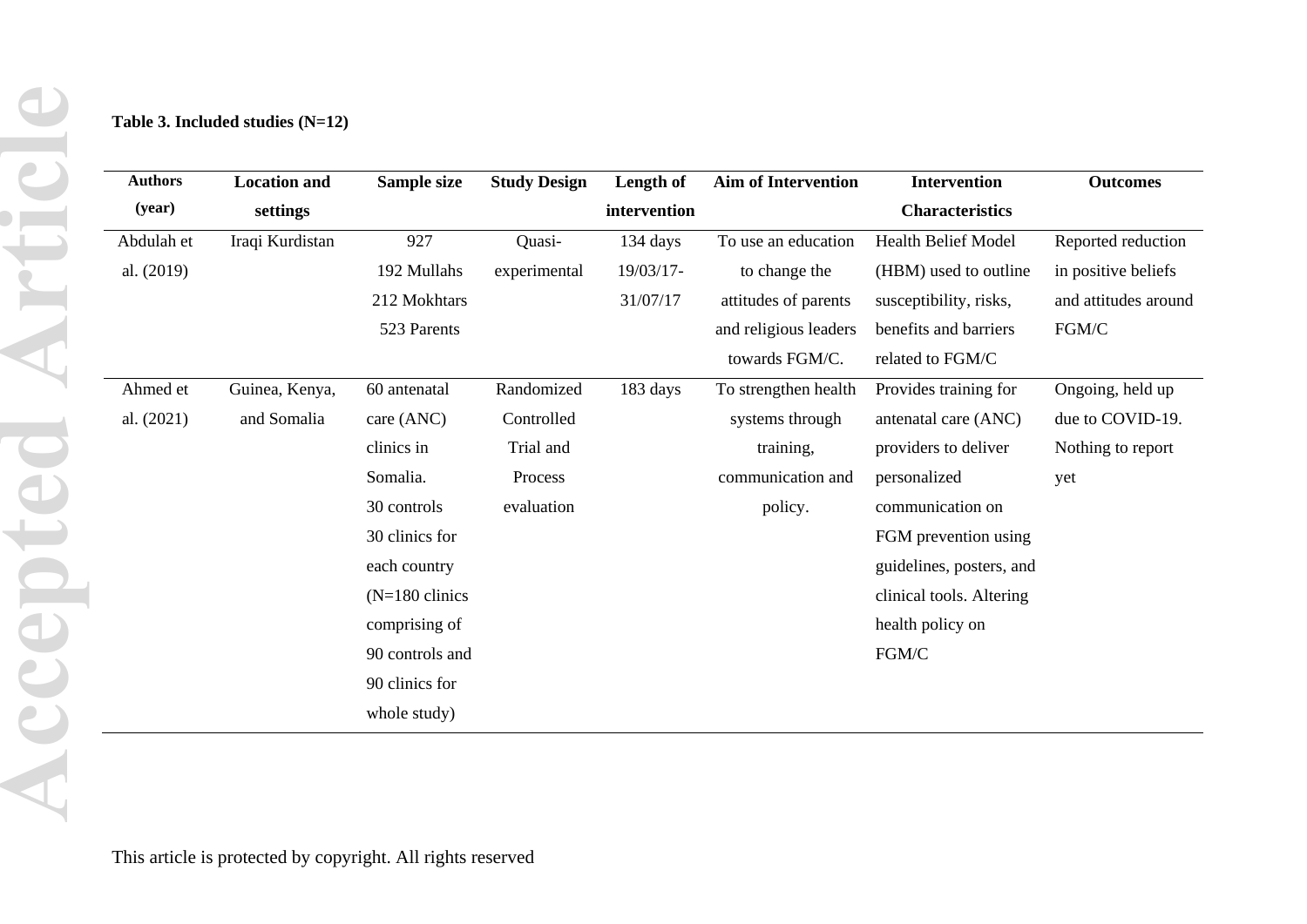| Barrett et al. | 5 EU countries;    | NR | Participatory | 6 years   | To end FGM/C in      | Assessment of           | Somali and          |
|----------------|--------------------|----|---------------|-----------|----------------------|-------------------------|---------------------|
| (2020)         | Italy, Netherland, |    | Action        | 2010-2016 | Europe through a     | community stage of      | Sudanese            |
|                | Portugal, Spain    |    | Research      |           | community based      | readiness to end        | communities         |
|                | and the UK and 8   |    |               |           | participatory action | FGM/C at the outset of  | implemented         |
|                | immigrant          |    |               |           | research approach    | working with them.      | planning activities |
|                | communities;       |    |               |           | and a Cyclic         | Repeated after          | and resources to    |
|                | Somalia (2         |    |               |           | Framework for        | intervention delivery   | work with           |
|                | communities),      |    |               |           | Social Norm          | and repeated over time  | communities to end  |
|                | Sudan, Eritrea,    |    |               |           | Transformation.      | to assess social norm   | FGM/C. Evidenced    |
|                | Ethiopia, Guinea   |    |               |           |                      | shifts at the community | by communities      |
|                | Bissau, Gambia     |    |               |           |                      | (meso) level.           | setting up          |
|                | and Senegal        |    |               |           |                      | Focus groups with       | WhatsApp groups     |
|                |                    |    |               |           |                      | communities to assess   | to reinforce        |
|                |                    |    |               |           |                      | change at the           | messages.           |
|                |                    |    |               |           |                      | individual (micro)      | Reported increased  |
|                |                    |    |               |           |                      | level. Uses a circular  | confidence to       |
|                |                    |    |               |           |                      | model (COM-B) to        | challenge social    |
|                |                    |    |               |           |                      | assist.                 | norms.              |
|                |                    |    |               |           |                      | Quranic school          |                     |
|                |                    |    |               |           |                      | education to challenge  |                     |
|                |                    |    |               |           |                      | belief FGM/C is an      |                     |
|                |                    |    |               |           |                      | Islamic requirement.    |                     |
|                |                    |    |               |           |                      | Questionnaires to       |                     |
|                |                    |    |               |           |                      |                         |                     |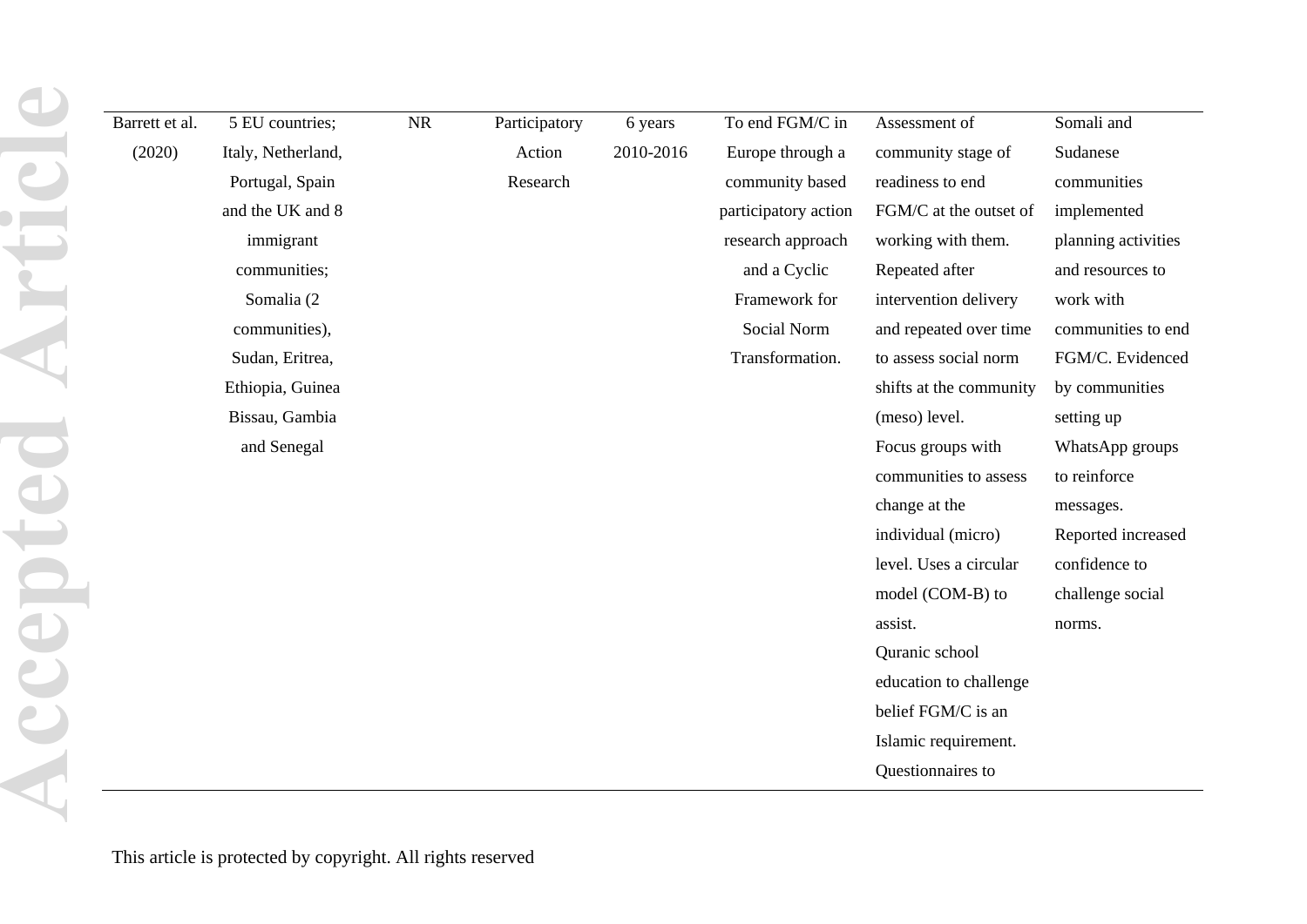assess targets of

change. Records of

intervention activities

over time.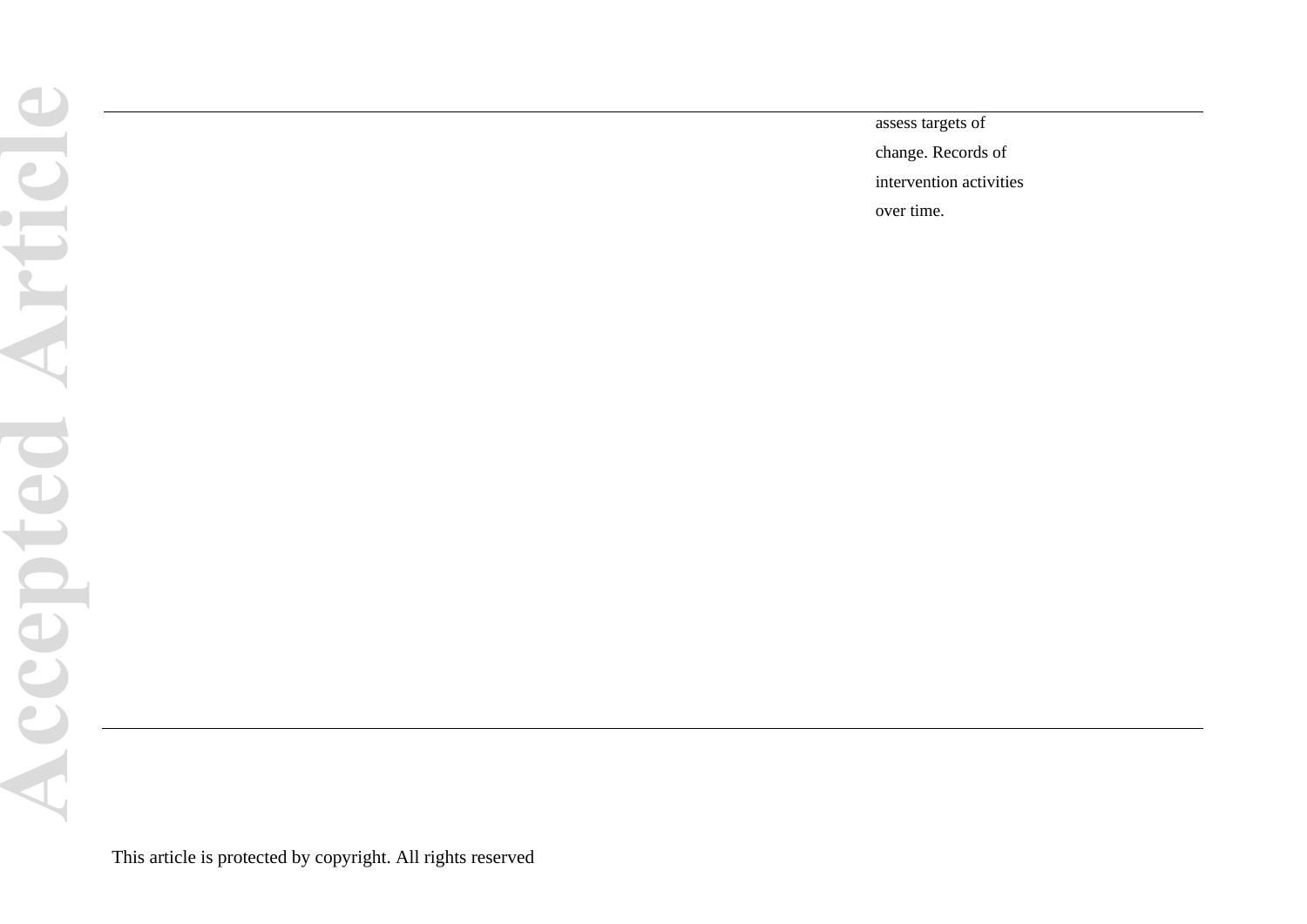| Evans et al. | Sudan | 11,268         | Quasi-       | 730 days       | To use the Saleema    | Wearing Saleema         | Decreased social     |
|--------------|-------|----------------|--------------|----------------|-----------------------|-------------------------|----------------------|
| (2019)       |       | from 18 states | experimental | 2years         | initiative to promote | colours as a sign of    | norms about          |
|              |       | in Sudan       |              |                | the long-term         | support, community      | acceptability of     |
|              |       | stratified by  |              |                | abandonment of        | dialogue around not     | FGM/C. Higher        |
|              |       | state and      |              |                | FGM. Use of social    | cutting newborn girls   | rates of social      |
|              |       | gender         |              |                | marketing to change   | at birth, public        | dialogue.            |
|              |       |                |              |                | attitudes, beliefs,   | pledging for            |                      |
|              |       |                |              |                | social norms and      | abandonment of          |                      |
|              |       |                |              |                | foster positive       | FGM/C, public support   |                      |
|              |       |                |              |                | cultural              | of campaign.            |                      |
|              |       |                |              |                | associations about    |                         |                      |
|              |       |                |              |                | uncircumcised         |                         |                      |
|              |       |                |              |                | females               |                         |                      |
| Greiner et   | Sudan | 55             | Descriptive  | 600 days       | To use educational    | Photo-elicitation to    | Visual production    |
| al. (2007)   |       | 43 women       | qualitative  |                | messages in the       | gain narratives. Radio  | of narratives        |
|              |       | 12 men         |              | $17/11/2004 -$ | media to exert an     | programme around the    | emphasized           |
|              |       | $18-40$ years  |              | 30/06/2006     | impact on beliefs     | effect of FGM/C on      | programme impact     |
|              |       |                |              |                | and practices         | people's lives using    | on reducing positive |
|              |       |                |              |                |                       | narratives centering on | attitudes to FGM/C.  |
|              |       |                |              |                |                       | different characters.   |                      |
|              |       |                |              |                |                       | Sketched responses      |                      |
|              |       |                |              |                |                       | from audience assisted  |                      |
|              |       |                |              |                |                       | in producing narratives |                      |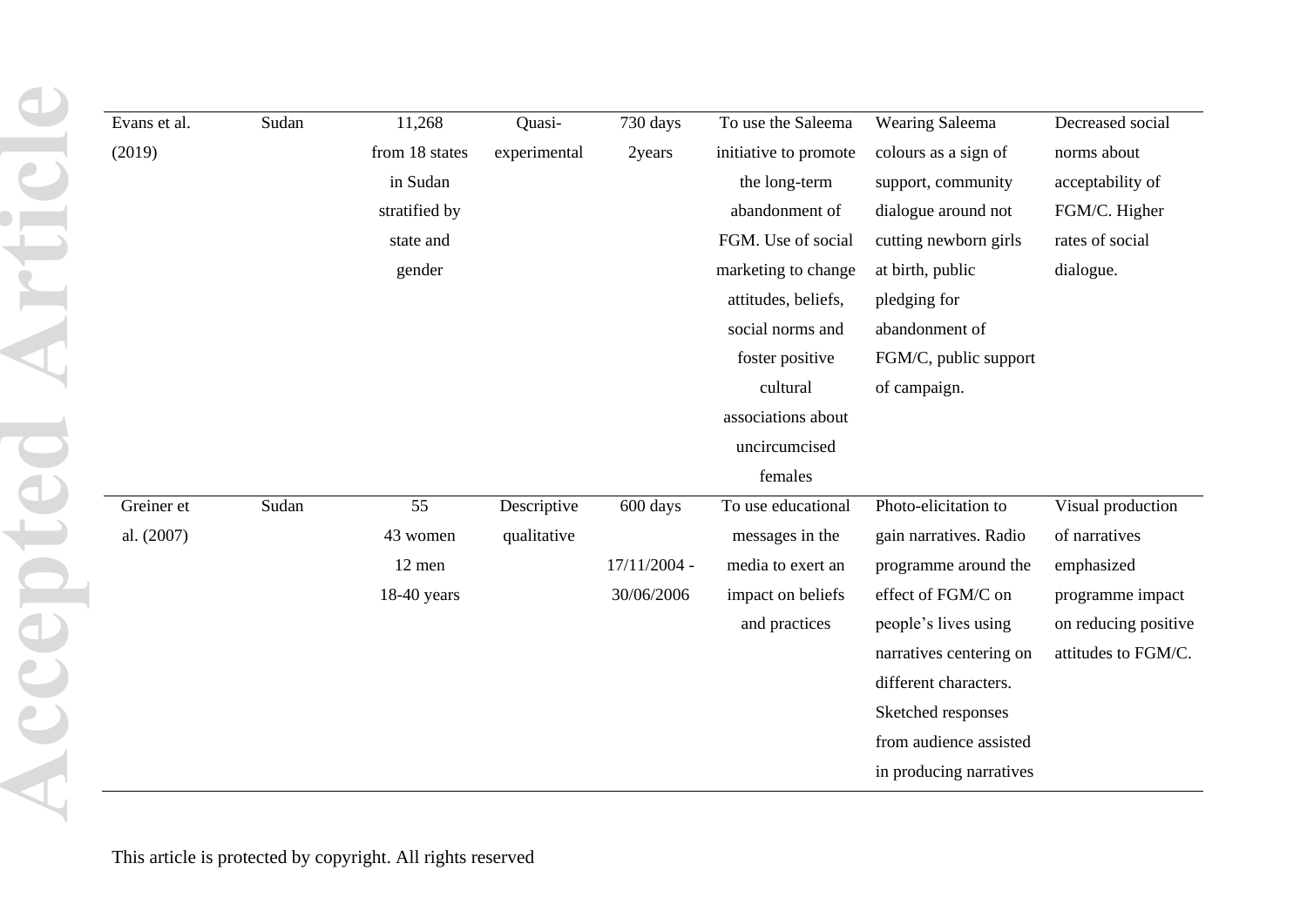## on the impact of the

radio programme.

| Johnson-     | <b>United States</b> | 40             | Descriptive | 2 days | To discuss gender | Semi-structured focus   | More focus on         |
|--------------|----------------------|----------------|-------------|--------|-------------------|-------------------------|-----------------------|
| Agbakwu et   | (Arizona)            | 8 one-to-one   | qualitative |        | roles and male    | groups one-to-one       | service delivery and  |
| al. $(2014)$ |                      | interviews     |             |        | attitudes about   | interviews,             | barriers from a lack  |
|              |                      | 3 focus groups |             |        | pregnancy, labor, | demographic survey.     | of physician          |
|              |                      | Somalian-born  |             |        | and FGM practices | Some education on       | knowledge on          |
|              |                      | male refugees  |             |        |                   | FGM/C, exploration of   | FGM/C, e.g.           |
|              |                      | $27-72$ years  |             |        |                   | barriers encountered as | insisting on          |
|              |                      |                |             |        |                   | a migrant population    | caesarean sections.   |
|              |                      |                |             |        |                   |                         | Traditional male      |
|              |                      |                |             |        |                   |                         | roles in tension with |
|              |                      |                |             |        |                   |                         | matriarchal           |
|              |                      |                |             |        |                   |                         | dominance on          |
|              |                      |                |             |        |                   |                         | FGM/C                 |
|              |                      |                |             |        |                   |                         |                       |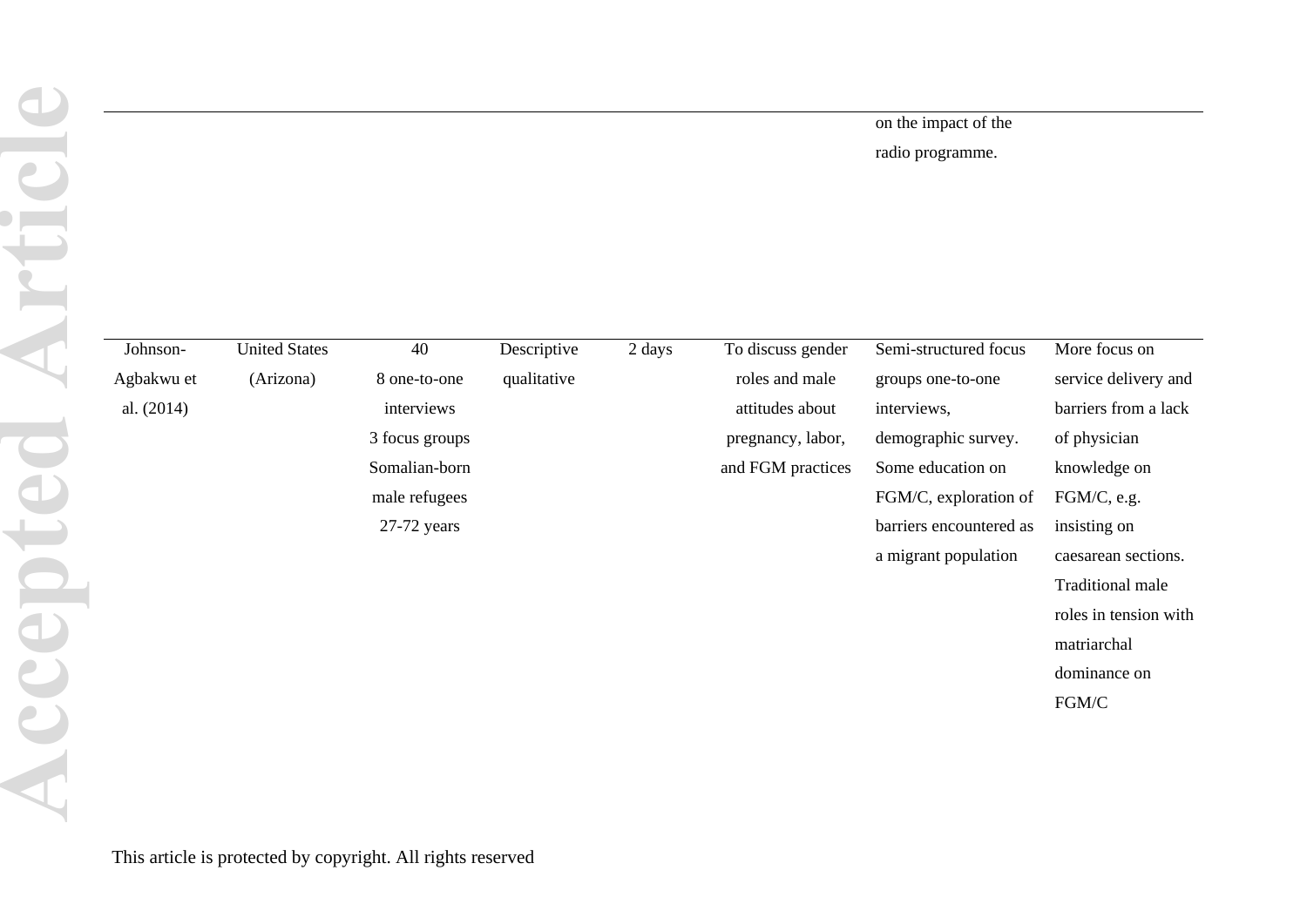| Mahgoub et | Sudan              | 150             | Quasi-       | 42 days | To educate students    | Lecture on the origins   | Increase in        |
|------------|--------------------|-----------------|--------------|---------|------------------------|--------------------------|--------------------|
| al. (2019) |                    | Female          | experimental |         | on FGM/C and           | and types of FGM;        | knowledge about    |
|            |                    | secondary-      |              |         | challenge their belief | discussion groups; a     | FGM/C. Increase in |
|            |                    | school students |              |         | system                 | video of a girl with     | negative attitudes |
|            |                    | 14-17 years     |              |         |                        | FGM/C complications      | and awareness that |
|            |                    |                 |              |         |                        | and how it affected      | it is an illegal   |
|            |                    |                 |              |         |                        | their life.              | practice. Saleema  |
|            |                    |                 |              |         |                        |                          | campaign may have  |
|            |                    |                 |              |         |                        |                          | had an impact.     |
| Mounir et  | Egypt (Alexandria) | 745             | Quasi-       | 38 days | To implement a         | Health education         | Improvements in    |
| al. (2003) |                    | Female          | experimental |         | reproductive health    | program comprising 28    | knowledge about    |
|            |                    | university      |              |         | education program      | sessions for 60          | FGM/C.             |
|            |                    | students        |              |         | containing learning    | minutes. Teaching        |                    |
|            |                    |                 |              |         | about FGM/C,           | methods included         |                    |
|            |                    |                 |              |         | premarital             | health talks, discussion |                    |
|            |                    |                 |              |         | counselling, family    | groups, and role-play    |                    |
|            |                    |                 |              |         | planning, STIs,        |                          |                    |
|            |                    |                 |              |         | breast-feeding and     |                          |                    |
|            |                    |                 |              |         | pre and ante natal     |                          |                    |
|            |                    |                 |              |         | care                   |                          |                    |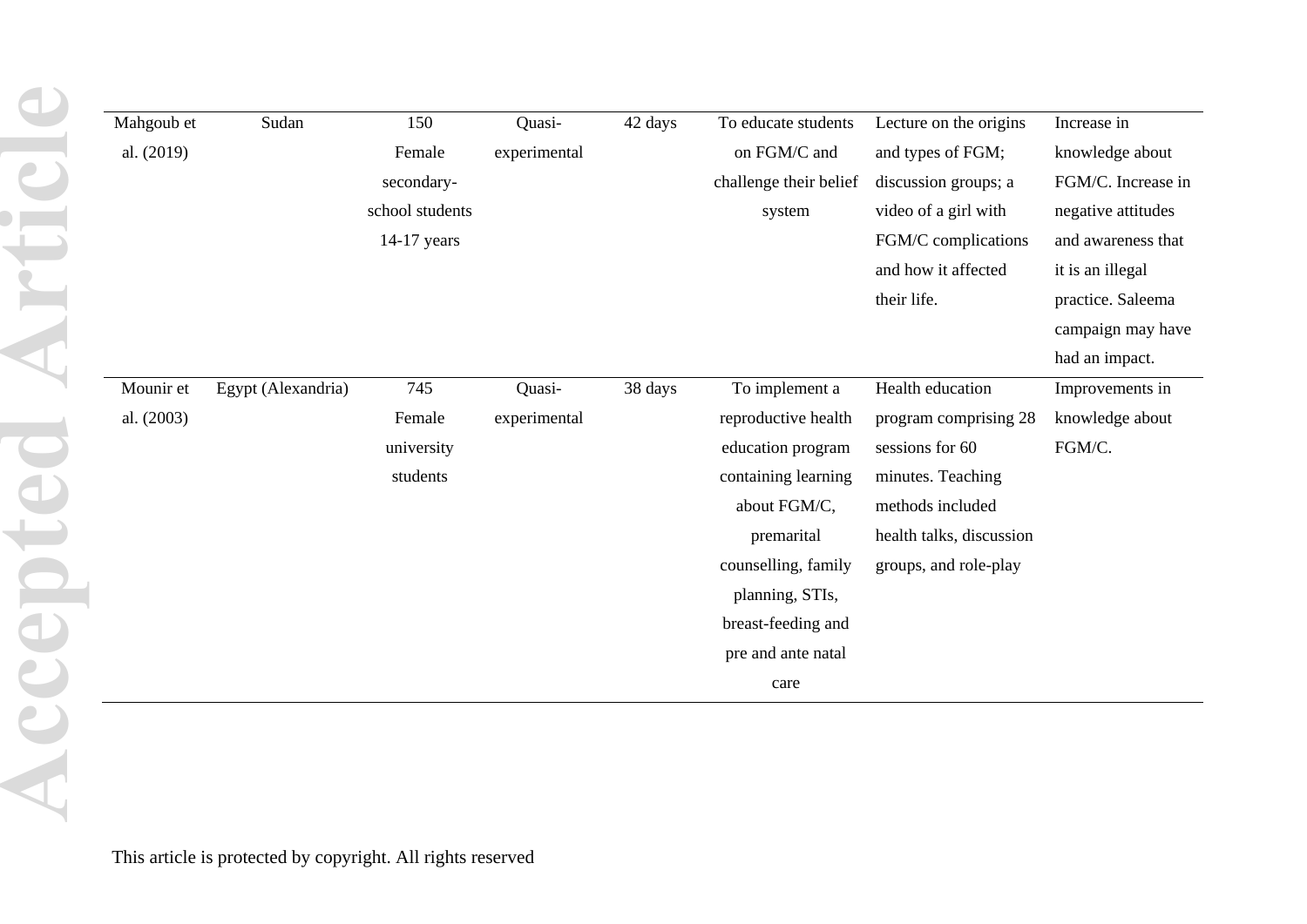| Moustafa & | Egypt (Alexandria) | 102             | Quasi-       | 49days  | To educate students | An educational          | Increase in          |
|------------|--------------------|-----------------|--------------|---------|---------------------|-------------------------|----------------------|
| Muhammad   |                    | Female          | experimental | 7 weeks | on reproductive     | program about           | knowledge across     |
| (2018)     |                    | preparatory     |              |         | health knowledge    | reproductive health on  | all domains and      |
|            |                    | school students |              |         | and FGM/C           | four topics: puberty    | highest increase for |
|            |                    |                 |              |         |                     | and menstrual cycle,    | FGM/C.               |
|            |                    |                 |              |         |                     | STIs, menopause, and    |                      |
|            |                    |                 |              |         |                     | FGM/C                   |                      |
|            |                    |                 |              |         |                     |                         |                      |
| Salmon et  | England (UK)       | 16              | Descriptive  | 1 day   | To raise awareness  | Interviews and focus    | Campaign well        |
| al. (2020) |                    | Somali-born     | Qualitative  |         | of FGM/C by         | groups using posters    | received. Materials  |
|            |                    | men and         |              |         | educating through   | and leaflets to educate | needed greater       |
|            |                    | women           |              |         | prepared materials. | and provoke discussion  | cultural sensitivity |
|            |                    | 11 women        |              |         |                     | on FGM/C.               | and community        |
|            |                    | 5 men           |              |         |                     |                         | collaboration        |
|            |                    |                 |              |         |                     |                         | ensuring             |
|            |                    |                 |              |         |                     |                         | development of       |
|            |                    |                 |              |         |                     |                         | effective messages.  |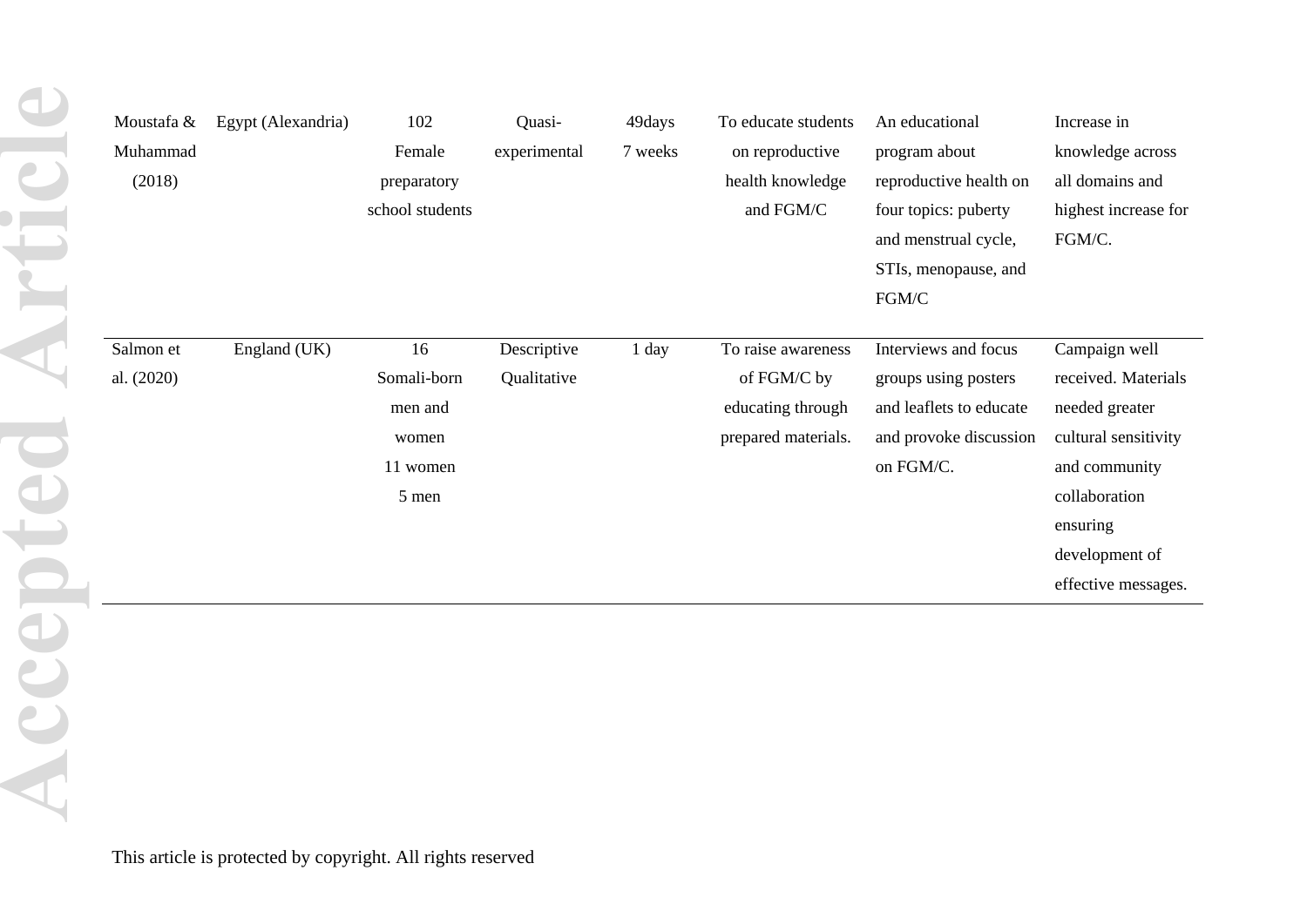| Strid &     | Sweden         | 13             | Descriptive  | 1 day   | To re-frame FGM/C    | Focus groups raising  | Men opposed the       |
|-------------|----------------|----------------|--------------|---------|----------------------|-----------------------|-----------------------|
| Axelsson    |                | Immigrant      | Qualitative  |         | as violence against  | awareness and         | harmful practice of   |
| 2020        |                | Somali men     | (Focus       |         | females and discuss  | exploring the window  | FGM/C. They           |
|             |                |                | groups)      |         | the role of men in   | of opportunity for    | realized the tension  |
|             |                |                |              |         | abandoning the       | changing practice     | between their roles   |
|             |                |                |              |         | practice whilst      |                       | as male, head of the  |
|             |                |                |              |         | raising awareness of |                       | household,            |
|             |                |                |              |         | the risks of FGM/C   |                       | community leaders     |
|             |                |                |              |         |                      |                       | and responsibility to |
|             |                |                |              |         |                      |                       | protect their         |
|             |                |                |              |         |                      |                       | daughters.            |
| Vogt et al. | Sudan (Gezira) | 7918           | Quasi-       | 49 days | To use visual and    | Four movies in the    | Films and materials   |
| (2016)      |                |                | experimental |         | audio media to       | form of different     | led to higher         |
|             |                | 122 local      |              |         | change attitudes and | telenovelas on FGM/C. | positive attitudes    |
|             |                | communities in |              |         | beliefs on FGM/C.    | Pictures of girls     | towards               |
|             |                | Sudan          |              |         |                      | wearing saleema and   | uncircumcised         |
|             |                |                |              |         |                      | firka fabric dresses  | females.              |
|             |                |                |              |         |                      | (reflects Saleema     |                       |
|             |                |                |              |         |                      | campaign to end       |                       |
|             |                |                |              |         |                      | FGM/C). Audio         |                       |
|             |                |                |              |         |                      | recordings;           |                       |
|             |                |                |              |         |                      | categorization of     |                       |
|             |                |                |              |         |                      | positive and negative |                       |
|             |                |                |              |         |                      | words                 |                       |
|             |                |                |              |         |                      |                       |                       |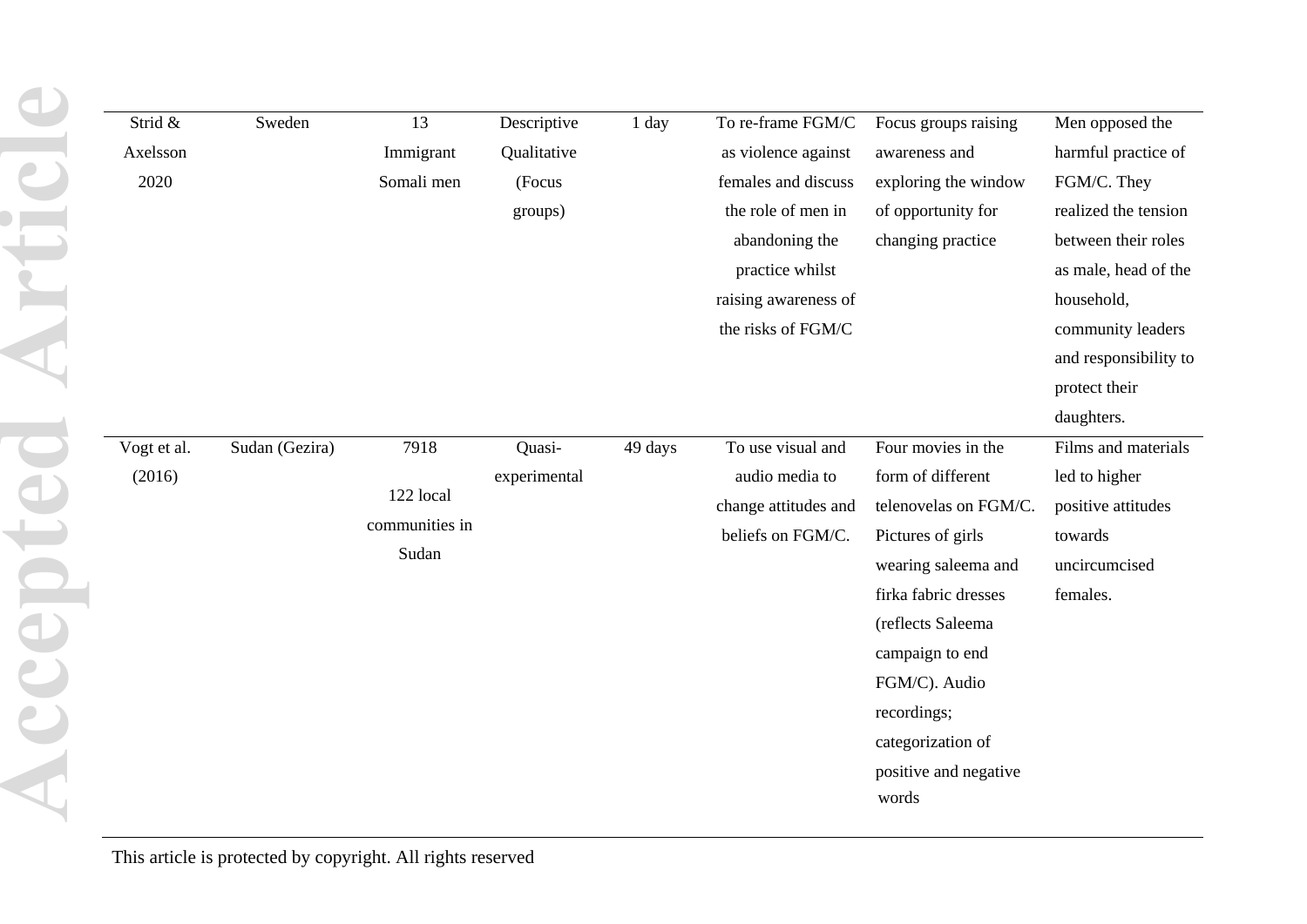#### Abbreviations .

NR= not reported; FGM/C= female genital mutilation and cutting; STIs= sexually transmitted infections